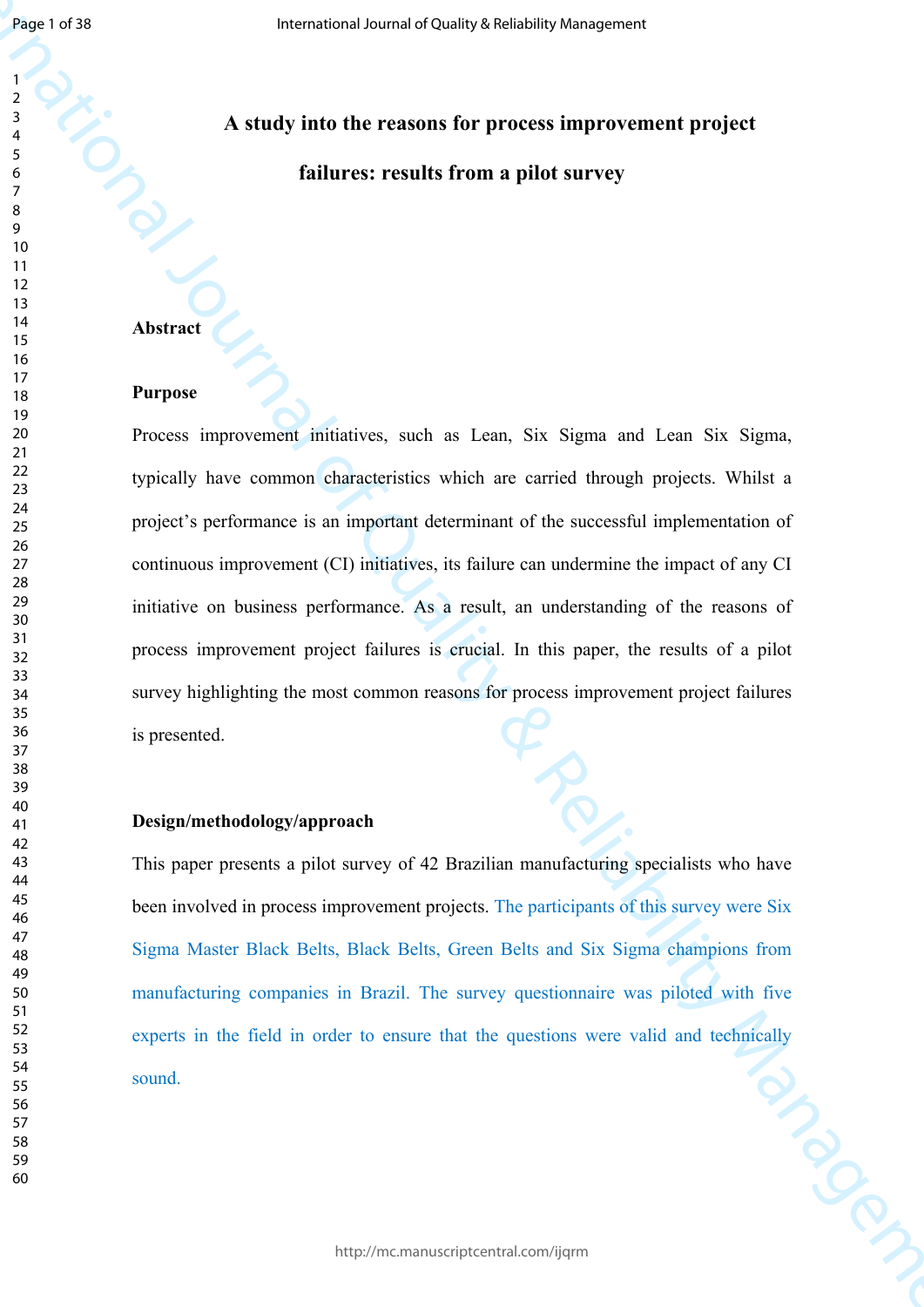## **Findings**

The execution of Six Sigma projects in organisations results in a moderate rate of project failures. These failures can cost organisations several millions of dollars especially within the context of larger organisations. The main reasons for project failure, as cited by the specialists include; resistance to change, lack of commitment and support from top management and incompetent teams.

## **Research limitations/implications**

The authors report the findings from a pilot survey having a limited sample size. Moreover, the data has been collected from one country and primarily from large manufacturing companies.

## **Originality/value**

**International of Strained Screen of Strained Screen of Strained Strained Strained Strained Strained Strained Strained Strained Strained Strained Strained Strained Strained Strained Strained Strained Strained Strained Str** To the best of the authors' knowledge, this is the first empirical study looking into the reasons for process improvement project failures. The authors argue that if the top reasons for such failures are understood, a framework can be developed in the future that can mitigate the chance of project failures during project execution. This could potentially lead to significant savings to the bottom-line of many organisations.

Keywords: Process Improvement Failures Projects Survey Continuous<br>Improvement<br>Paper type: Research Paper Improvement

**Paper type**: Research Paper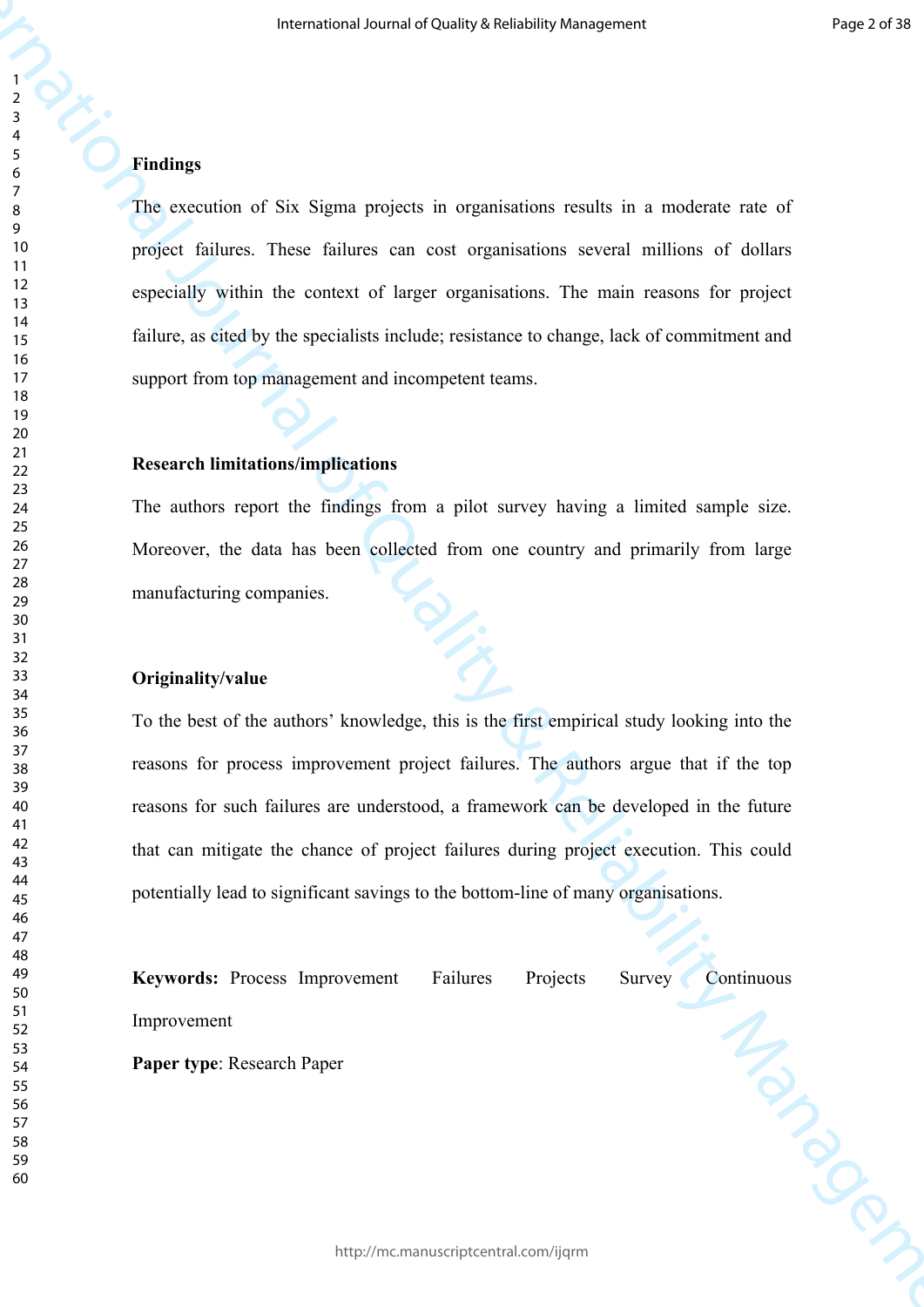**International occurs of Auditor** Second Exploration (Second Engloration Constraining)<br> **International Constraining**<br> **International occurs introduced in the second international original of the Constraining and Constrain** The need for business process improvement has become indispensable to overcoming contemporary challenges and achieving and sustaining competitive advantage (Antony and Gupta, 2018). Various structured continuous improvement approaches, which were originally based on the philosophies and methods of Total Quality Management (TQM), developed into Lean Manufacturing, Six Sigma, and Lean Six Sigma and have become a core strategic element in organizations to improve internal and external process performance and to succeed in competitive markets (Adebanjo, Samaranayake, Mafakheri and Laosirihongthong, 2016; McLean, Antony, Dahlgaard, 2017; Tewari, Mittal and Khanduja, 2017). Today, Business Process Improvement (BPI) initiatives such as Lean and Six Sigma are an integral part of the overall business strategy for many organizations across a range of services and a range of industry sectors (Adebanjo et al., 2016).

Most process improvement initiatives, conducted through projects have common characteristics (Anand, Ward and Tatikonda, 2010; Tkáč and Lyócsa, 2009). Lean projects require an understanding of systems-wide processes and utilize interdisciplinary teams (DeSanctis, Mere, Bevilacqua and Ciarapica, 2018; Stelson, Hille, Eseonu and Doolen, 2017; Wackerbarth, Strawser-Srinath and Conigliaro, 2015). Six Sigma is a project-driven management approach (Bilgen and Sen, 2012; Arumugan, Antony and Linderman, 2014, 2016) which employs structured methods and tools to improve products, services and processes (Arumugan, Antony and Linderman, 2014; Laux, Johnson and Cada, 2015; Tkáč and Lyócsa, 2009). Each Six Sigma project uses a structured and organised approach, led by a project methodology expert and involving a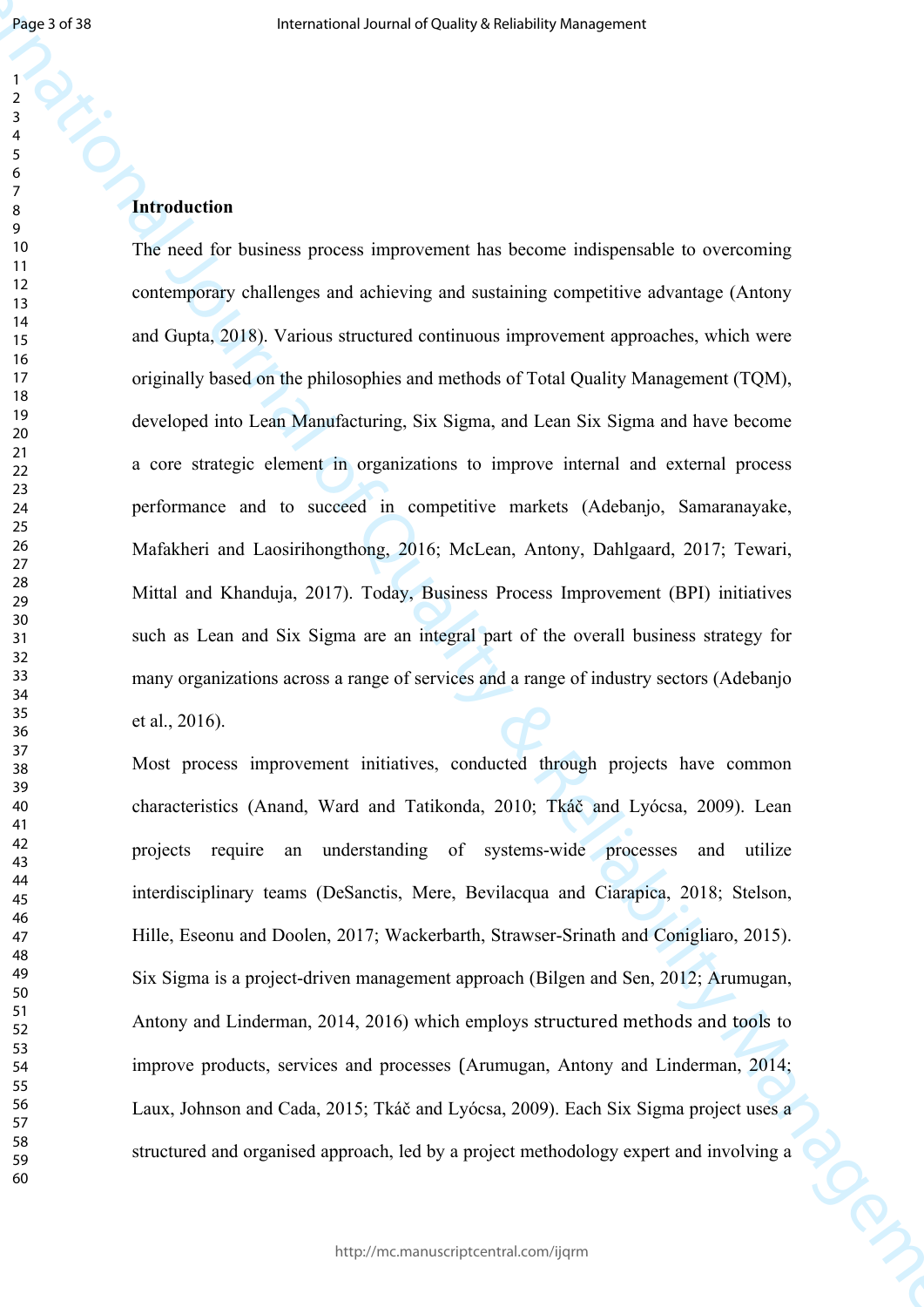team brought together for the purpose of the project (Anand et al, 2009; Margazão, Carvalho, 2015). The same is true for Lean Six Sigma improvement projects (Iyede, Fallon, Donnellan, 2018).

**International occurs of this map is proportional occurs and the system of the proportional ADS). Many the system of Care is the System of DoP (Many the System of Care is the System of DoP) (Care in the System of The Care** Despite the benefits that such structured approaches can bring, continuous improvement efforts are consistently reported to have high failure rates (McLean, Antony and Dahlgaard, 2017). As these approaches are inextricably linked to projects, success may be defined through successful project management (Laux, Johnson and Cada, 2015). As a result, project performance becomes an important determinant for the successful implementation of continuous improvement initiatives such as Six Sigma (Arumugam, Antony and Linderman, 2014, 2016; Ray et al., 2013). The failure of Six Sigma and Lean Six Sigma projects can undermine the impact of improvement initiatives on business performance (Antony and Gupta, 2019). Bain and Company, a global management consultancy firm conducted a survey on Lean Six Sigma and its benefits in 2008 and reported that 80% of 184 participating companies claimed that Lean Six Sigma efforts were failing to drive the anticipated value and moreover 74% claimed that they were not gaining the expected competitive edge as they had not achieved their saving targets from projects (CBIS, 2017). Chakravorty (2010) in his paper which appeared on the Wall Street Journal that an aerospace company which had implemented more than 100 process improvement projects that more than 50 projects had failed to generate lasting gains.

Despite organisational efforts, lean projects have not been consistently successful, often resulting in delay, failure, abandonment or rejection (DeSanctis et al., 2018). In any large-scale Six Sigma deployment comprising several project teams, project team failures are not uncommon (Easton and Rosenzweig, 2012). Kuvvetli, Firuzan, Alpaykut and Gerger (2015) affirm that although successful Six Sigma projects are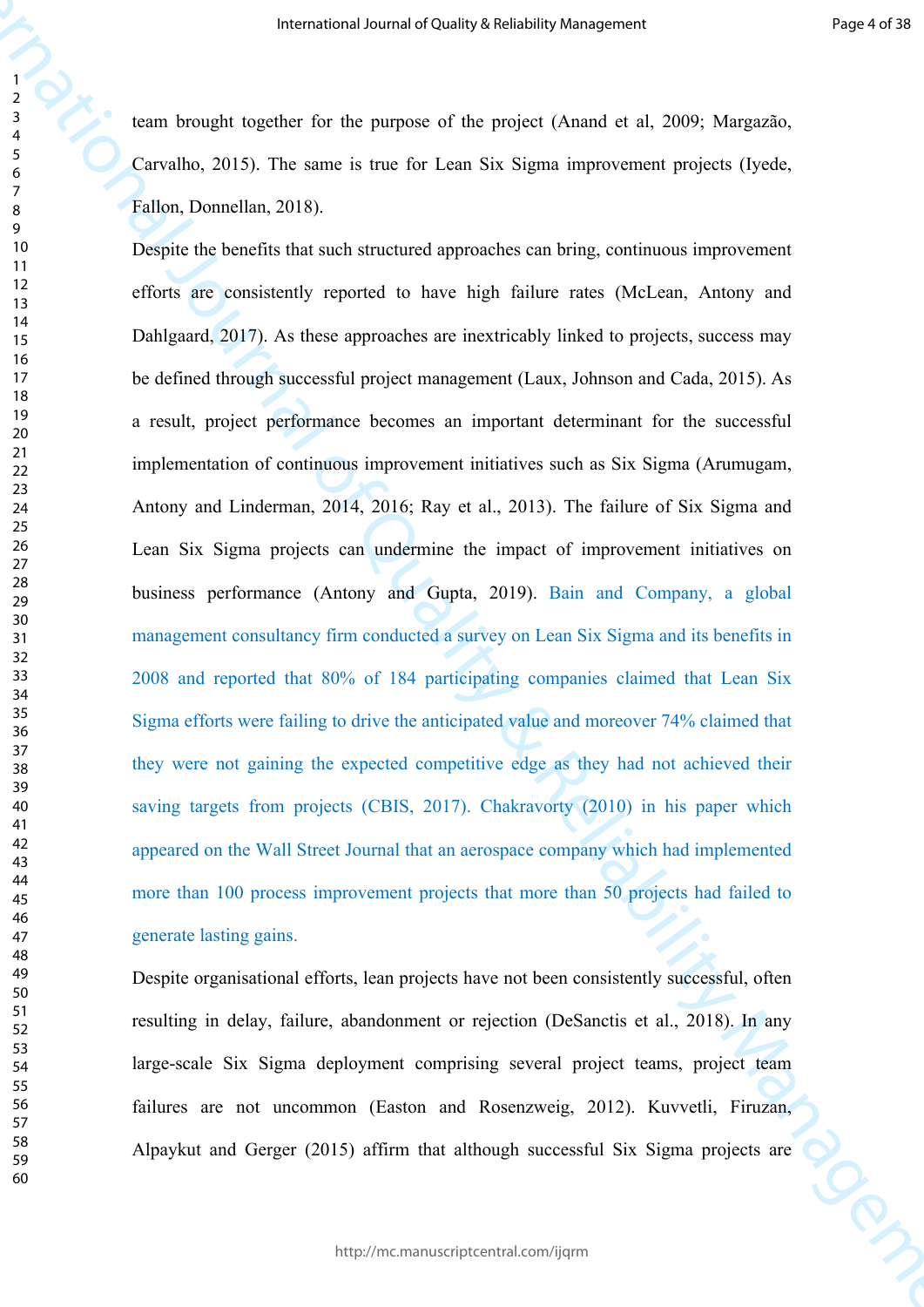often widely reported in many journals, it is equally important to understand the reasons for their failures.

**International correlation** (a specific properties the control of the properties of the correlation of the material of the Control of Cuality Sections  $\frac{1}{2}$  of the matching of the Control of Cuality Channel of Control Although scholars have investigated the critical success factors for the implementation of continuous improvement initiatives (Easton and Rosenzweig, 2012; McLean, Antony and Dahlgaard, 2017; Yadav and Desai, 2017) TQM (e.g., Seetharaman, Sreenivasan and Boon, 2006), Lean (e.g. Netland, 2016), Six Sigma (e.g. Brun, 2011; Kuvvetli et al., 2015) and Lean Six Sigma (e.g., Bakar, Subari and Daril, 2015; Jeyaraman and Teo, 2010), only a few studies have investigated the factors that lead to successful completion of process improvement projects (Arumugan, Antony and Linderman, 2016, Fernandes et al., 2019). From a practical standpoint, successful completion of projects on time and their impact on project performance and subsequently organisational performance cannot be overlooked. Since projects underpin continuous improvement approaches, it is critical to understand the factors that lead to successful project performance (Arumugan, Antony and Linderman, 2014; 2016; Parast, 2011) and identify how we can reduce the risk of failure in continuous improvement projects (Hadi-Vencheh and Yousef, 2017). It is beneficial to observe and analyse from the perspective of project execution, the level of continuous improvement initiatives (Anand et al., 2009; Arumugan, Antony and Linderman, 2016). Most published articles are focused on the critical success factors of the initiative and only a handful number of papers have reported about the key ingredients to make a project successful in any process improvement or continuous improvement initiatives (Antony and Gupta, 2019). This paper focuses on the reasons for failed Six Sigma projects in organisations and the authors argue that this is the first empirical study which makes an attempt to understand the reasons for such failures so that further research can be executed in mitigating the<br>impact of such failures. impact of such failures.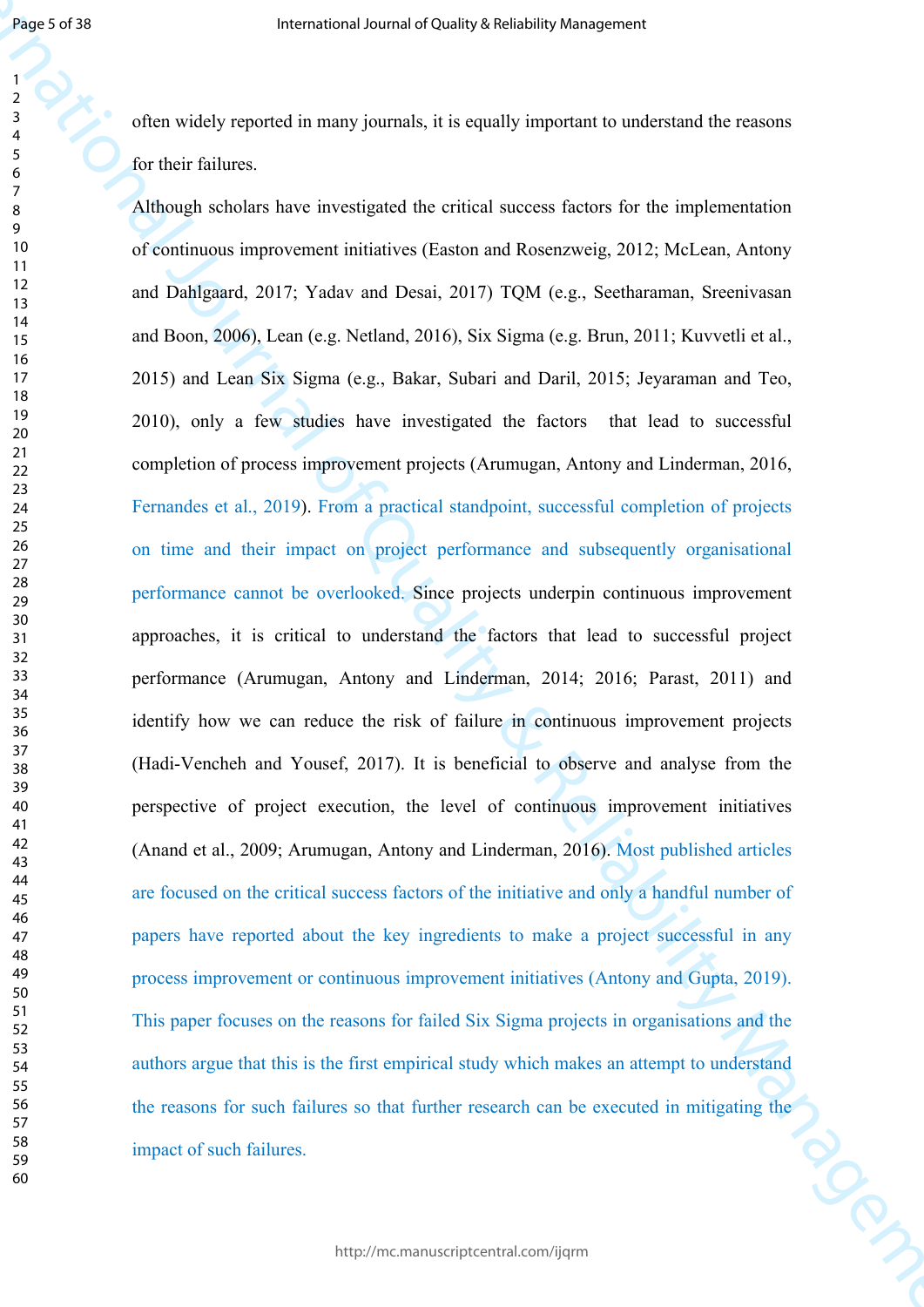**International occurred Charist Scholars Americans and the Charist Scholars Charist Scholars (** $\theta$ **)**<br>
The present predict from 6 filing and entireplacing expediation, it is necessary to know<br>
Yet mini- heliot couly carrie To prevent projects from failing and ending before completion, it is necessary to know the main reasons process improvement project failures. This paper presents the results of a pilot study carried out with manufacturing specialists in Brazil to identify the primary reasons for project failures in process improvement related projects. If the primary reasons for such failures are understood, a framework to mitigate such failures can be developed. The primary contribution of this research lies with understanding and determining the fundamental reasons behind process improvement project failures through an empirical study. The results of this study can be extremely beneficial to senior managers and process improvement champions in organisations to reduce the chances of project failures and have some cash savings to the bottom-line. The next sections address the following topics: Section 2 presents a review of existing literature on the reasons for process improvement project failures; Section 3 covers the research methodology adopted for the study; Section 4 reports the results and key findings of the pilot study followed by discussion of the findings in Section 5. The managerial implications and limitations are highlighted in Section 6 and finally the conclusions and agenda for further research are outlined in Section 7.

## 2. **Literature Review**

Studies on project failures are imperative as everyone, in general, is associated with various financial and non-financial losses which can impede the development of other potential projects. Additionally, learning from a project failure can play a key role in the planning and monitoring of future projects to ensure the long-term success of any organisation implementing and sustaining continuous improvement initiatives such as<br>Kaizen, Lean, Six Sigma or Lean Six Sigma. Kaizen, Lean, Six Sigma or Lean Six Sigma.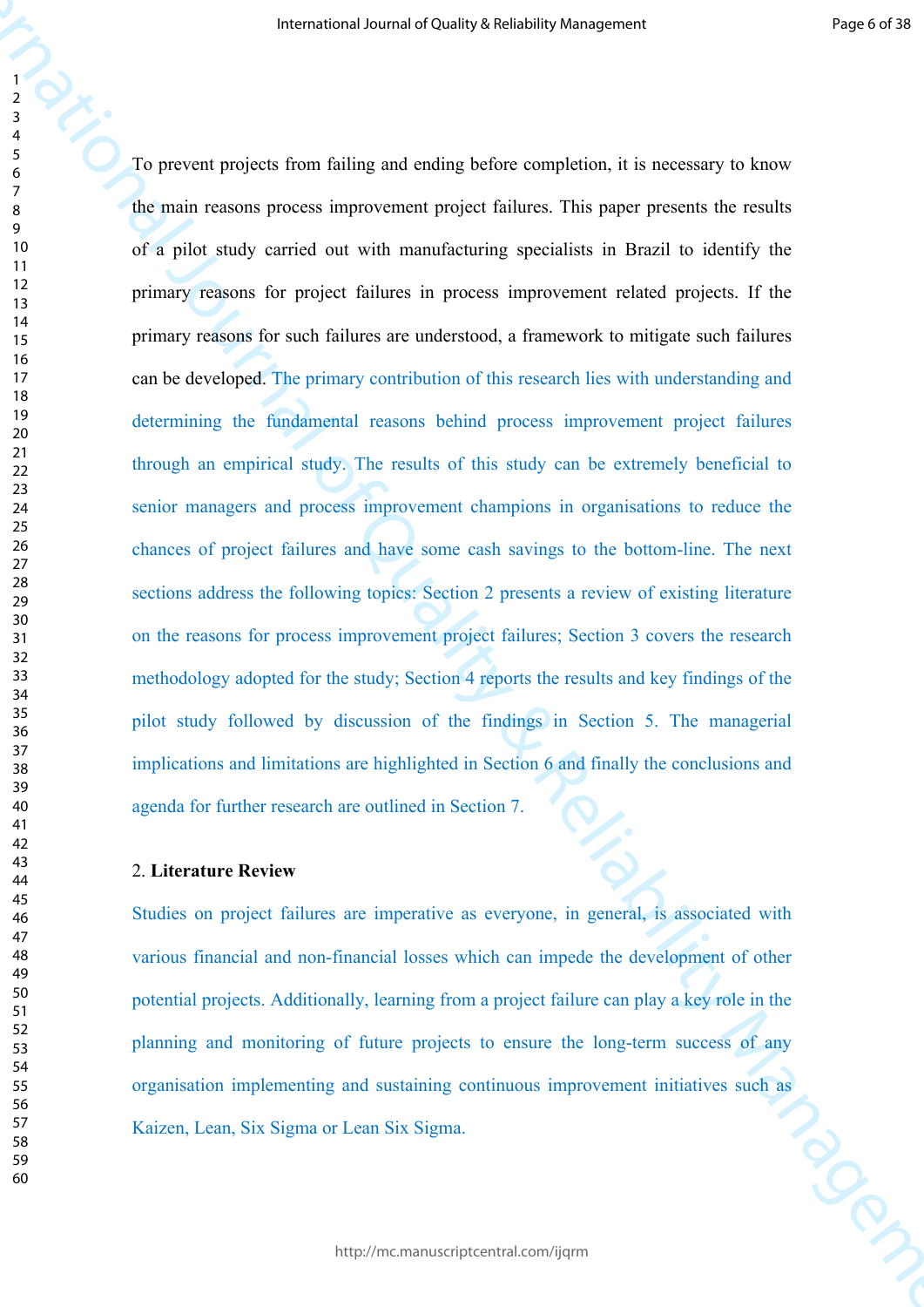**International control of the property in the transformation**<br> **International or the control of the state of the state of the state of Sixternation of Sixternation of the Sixternation of the Sixternation of the Control of** Graves (2014) reported that many Six Sigma projects fail due to limited number of Six Sigma experts in companies who can work closely with project teams to sustain the project performance over time. He further highlighted the fact that the problem lies with not having the optimal team size for projects as well as lack of motivation for team members from the absence of Six Sigma expert. This finding is quite consistent with our findings of the study which explcitly states that sub-optimal team size could lead to project failure. Moreover, incompetency of team members is also reported to be a potential variable which results in project failure in our findings. Mullavey (2006) presented some of the common reasons for project failures in a typical Six Sigma initiative. He argued that many projects fail because of insufficient resources (time, people) and poor participation among the team members. Intersting enough, this is again found in our findings which suggest that partial coopertaion of employees and their lack of engagement in problem solving scenarios is one of the primary reasons for project failures. The authors would argue that most literature on project failures in process improvement initiatives are written based on the experience of the author with no real evidence with facts or data to back up their findings. The present study explicitly addresses this gap by providing evidence on the reasons for process improvement project failures.

The purpose of this section is to outline the reasons for project failures in any process improvement initiatives such as Lean, Six Sigma or Lean Six Sigma (LSS). However the pilot study was primarily focused on the reasons for Six Sigma projects rather than Lean or LSS projects. The following ten reasons are developed from a research paper<br>published by the first author of this article (Antony and Gupta, 2019).<br>2.1 Lack of commitment and support from top management published by the first author of this article (Antony and Gupta, 2019).

*2.1 Lack of commitment and support from top management*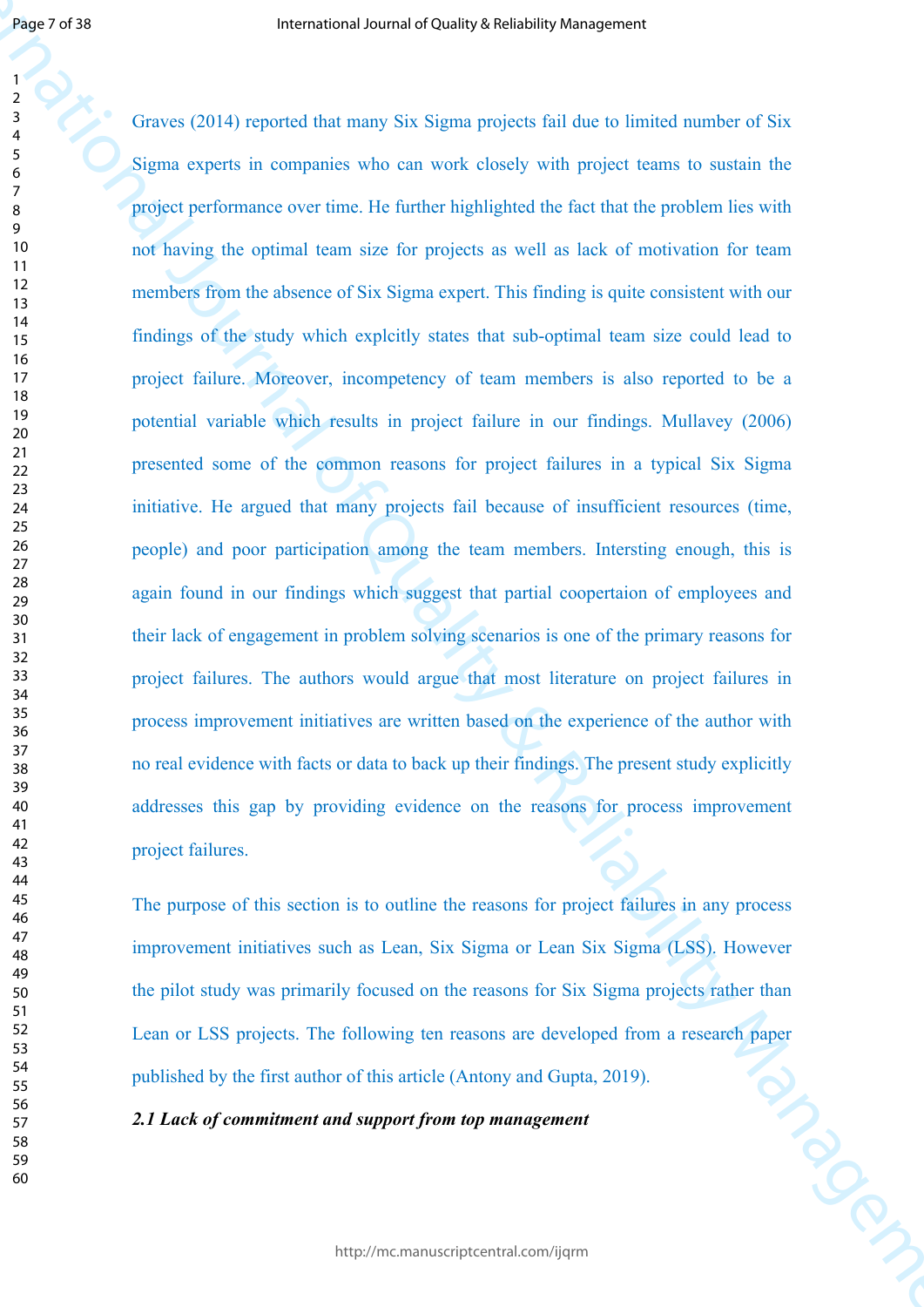The temporary nature of projects typically demands the full commitment from top management, to meet objectives and prevent an extrapolation of project costs and time (Antony and Gupta, 2018). The successful implementation of Six Sigma includes linkages among projects and business objectives, customer needs (Adebanjo et al., 2016) and alignment with strategic goals (Brun, 2011). Regarding alignment, project sponsors and champions have to be supportive and committed to the continuous improvement initiative (Antony and Gupta, 2018). Frequent interaction between the project leader (Green Belts - GB and Black Belts - BB) and top management is encouraged in order to improve project results (Laux, Jonhson, Cada, 2015).

**International occurs of the following Strenghly Americans are absolute the main of the system of the main of the system of the system of the main of the system of the main of the system of the system of the system of the** Top management commitment is necessary for project selection, prioritization and progress monitoring and to define and monitor the pace of project improvement (Arumugan, Antony, Kumar, 2013; García-Alcaraz et al., 2018). One of the most important factors in achieving project success is the selection of the 'right' Six Sigma projects (Bilgen and Sen, 2012; Kumar, Antony and Cho, 2009). As a result, top management should review projects regularly to understand project progress and ensure that the project reflects Six Sigma efforts (Laux, Jonhson, Cada, 2015). Essentially, they should lead and monitor Six Sigma projects, provide resources and establish practices for the improvement teams (Laureani and Antony, 2017). This requires top management to be involved in all phases of the project life cycle; from conceptualization (goal setting and project selection), to planning (resource allocation) and implementation (monitoring and control) (Antony and Gupta, 2018).

## *2.2 Poor communication practices*

Problems in communication are considered to be one of the primary causes of continuous improvement projects failure (Antony and Gupta, 2018; Tewari, Mittal and Khanduja, 2017). Barriers to communication in the project design and implementation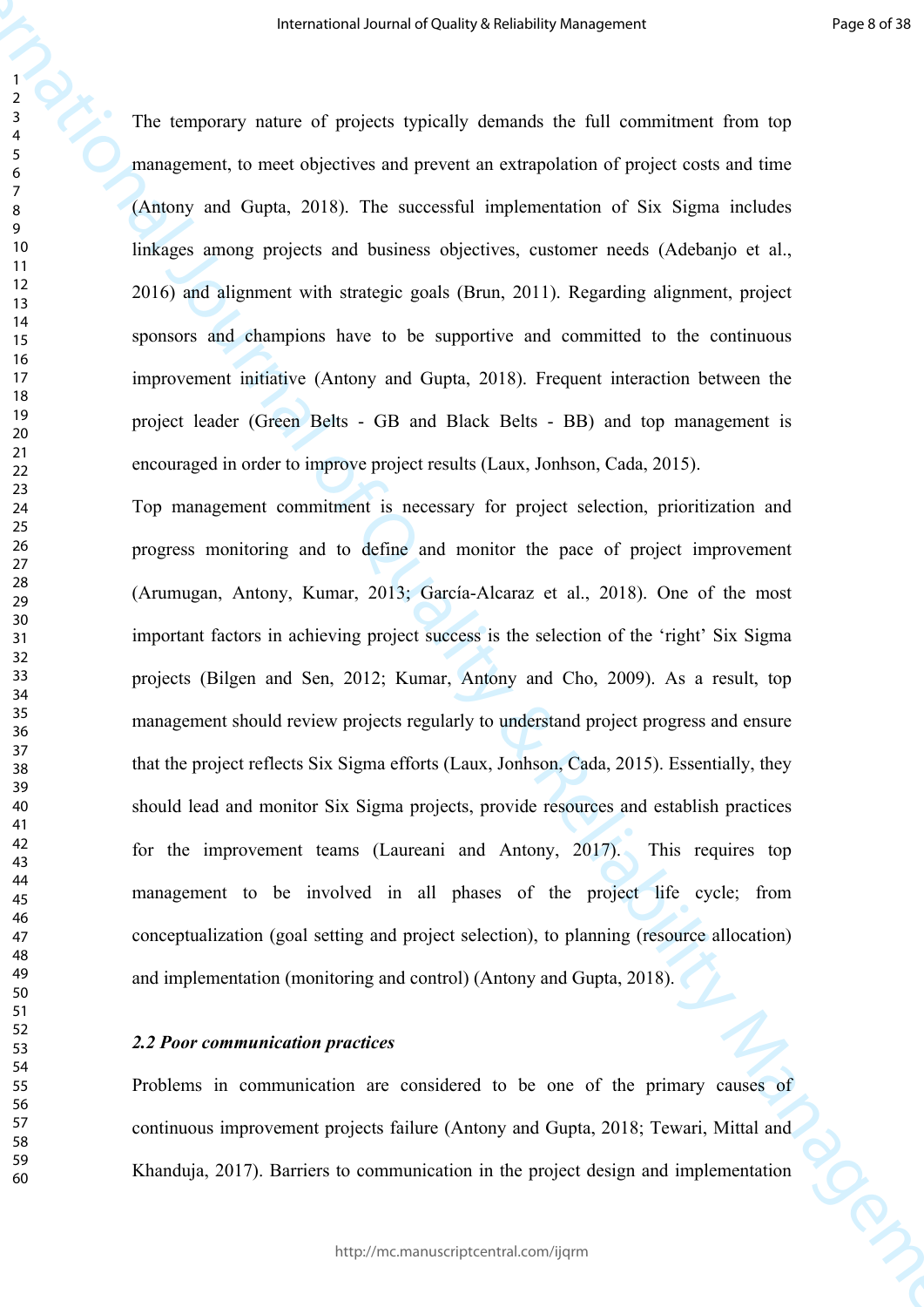phase should be identified as early as possible, as clear communication and clear and shared understanding of the project scope must be in place in order to reduce the chances of project failure (Antony and Gupta, 2018; Gray and Anantatmula, 2009).

(García-Alcaraz et al., 2018) contend that project leaders and project members should use communication and information technologies (Jadhav, Mantha and Rane, 2014; Margazão, Carvalho, 2016) for effective knowledge sharing and for tracking the progress of multi-organizational projects (Antony and Gupta, 2018). Furthermore, the quality of the information (i.e. timeliness, accuracy and usefulness of the information, communication openness and discussion efficiency and effectiveness) is a factor associated with the success of projects (Antony and Gupta, 2018).

To improve communication, Six Sigma project leaders (BB or GB) should be in contact with the project champions on a regular basis to; discuss project progress, receive feedback and promote knowledge and experience transfer (García-Alcaraz et al., 2018). Information can also be reported for champions and sponsors (Antony and Gupta, 2018; Margazão and Carvalho, 2016) who are stakeholders in the projects results.

## *2.3 Incompetent teams*

**International correlation** of the state of the state of the state of the state of the state of Australia Channel Control of Australia Channel Control of Australia Channel Channel Channel of Australia Channel Channel Sche The formation of teams for the execution of process improvement projects is an important factor which can influence the success or failure of projects (Easton and Rosenzweig, 2012). Project team members should have the right skills, knowledge, experience, and abilities to complete the project (Anand et al., 2010; Linderman et al., 2004; Tewari, Mittal and Khanduja, 2017). Different types of experience, such as individual experience, organizational experience, team leader experience, and team familiarity can have differential effects on the likelihood of project success (Easton and<br>Rosenzweig, 2012). Rosenzweig, 2012).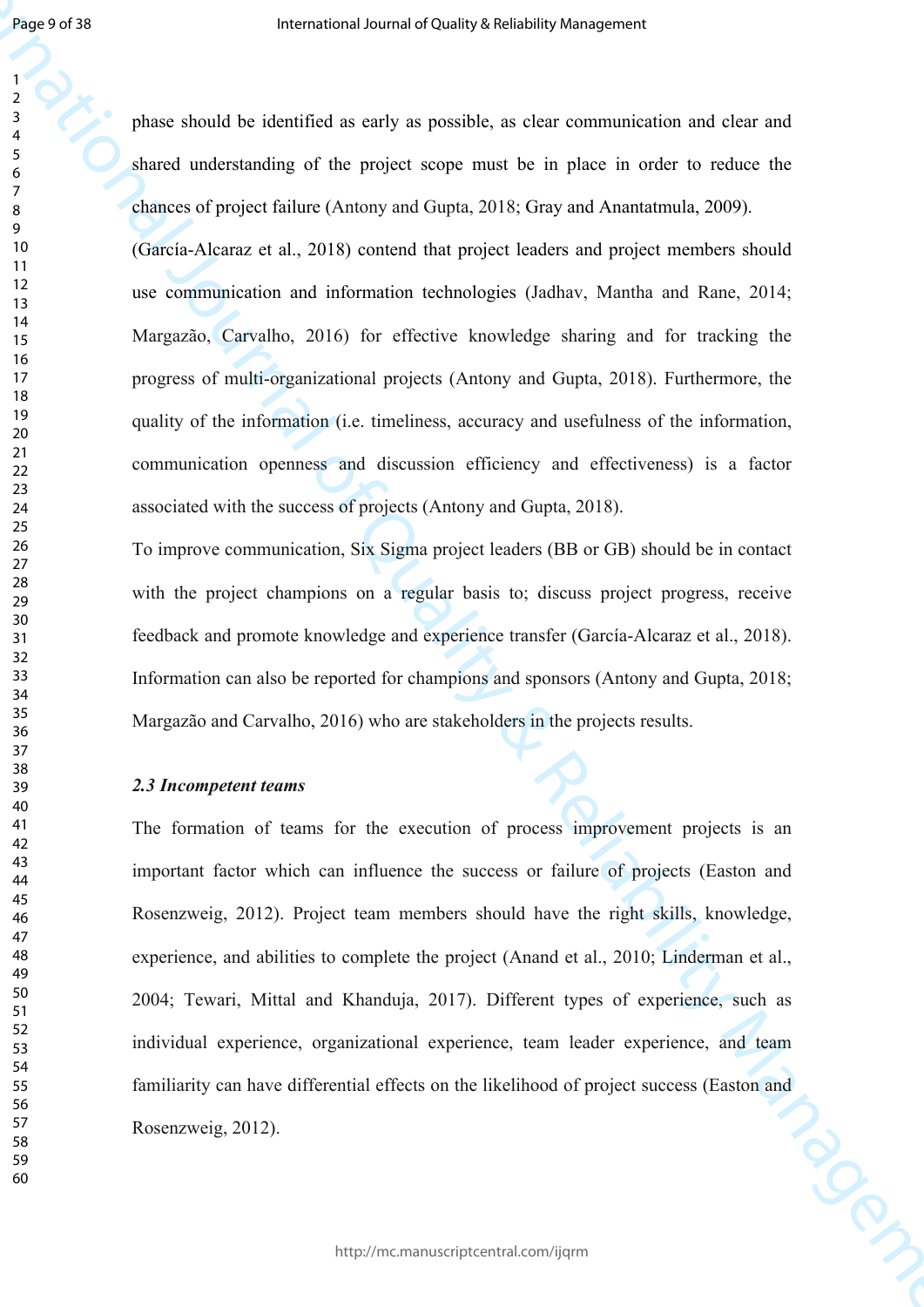Although the project leader plays an important role in the performance of the team and consequently of the project (Margazão and Carvalho, 2016; Easton and Rosenzweig, 2012), project performance is a team result (Antony and Gupta, 2018). As such, the team should be equipped with adequate skills, problem-solving expertise, knowledge and motivation to be able to respond to changing business environments (Margazão and Carvalho and, 2016; Antony and Gupta, 2018).

**Example 2018** Although the project Force Prior an imperator and in the particular and the content of the content<br>
2013 project Force Prior an impact of Content of Content of Content of Content of Content of Content of Co Teamwork involves interdependent tasks and team-level factors such as coordination, cohesiveness, familiarity (experience of working together) (Easton and Rosenzweig, 2012) and team dynamics (Revere, Kadipasaoglu and Zalila 2005), each of which may impact the overall team performance. A team-oriented approach provides the project team with numerous opportunities to share divergent opinions and experiences, which facilitates decisions making based on a growing common and shared understanding of the project goals (Sin, Zailani, Iranmanesh and Ramayah, 2015). As task interdependence increases, it is important to consider the compatibility and cohesiveness between team members to avoid redundancy (Antony and Gupta, 2018).

#### *2.4 Inadequate training and learning*

The development of Six Sigma projects depends entirely on the training and education which is provided to team members for project execution (Easton and Rosenzweig, 2012; Margazão and Carvalho, 2016; Yadav and Desai, 2017). Training has a positive effect when using Six Sigma methodologies (e.g. DMAIC) to meet project goals and achieve project success (Zu and Fredendall, 2009), with problem-solving being key to the learning process (Anand, Ward and Tatikonda, 2010; Arumugan, Antony, Kumar, 2013). Whatever training is provided, the design of its content needs to consider the evolving needs of the project (Antony and Gupta, 2018). As learning is a continual process which needs to be synchronized with any change in the business environment,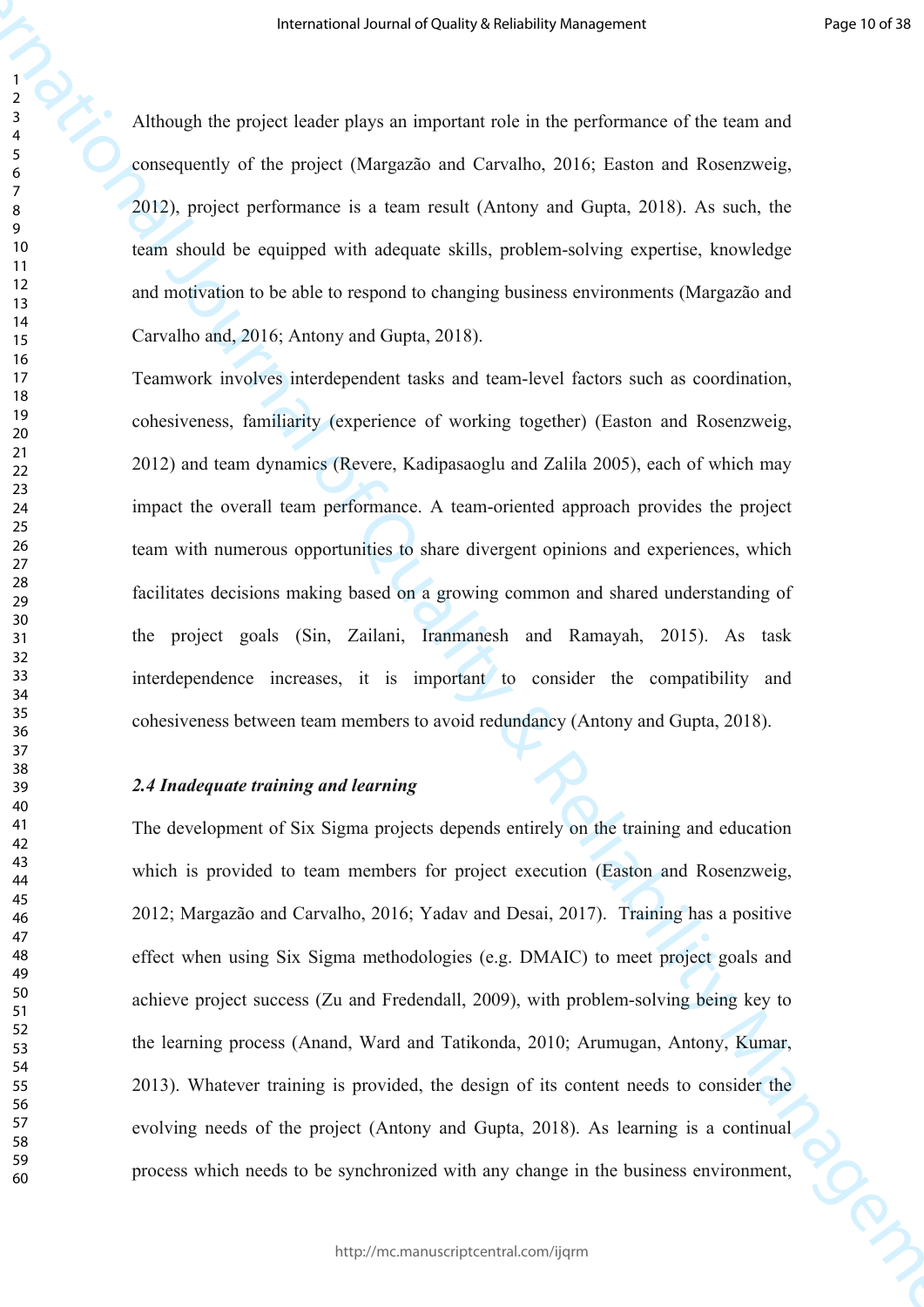organisations should continually review the links between skills, performance and training programmes (Antony and Gupta, 2018). Training can include widespread basic training as a practice for engaging the workforce and achieving buy-in to improvement initiatives (Laureani and Antony, 2017). Learning at the individual, team and organizational levels is essential for the sustainable deployment of process improvements projects (Antony and Gupta, 2018).

## *2.5 Faulty selection of process improvement methodology and its associated tools/techniques*

**International control Charity & Reliability of Reliability American Charity Charity Charity Control Charity Charity Charity Charity Charity Charity Charity Charity Charity Charity Charity Charity Charity Charity Charity** To guarantee the development of sustainable Lean Six Sigma projects, tools, techniques and methods should be properly used and in the correct order (Iyede, Fallon and Donnellan, 2018) (Antony and Gupta, 2018). The selection of the most appropriate tools from the toolbox as well as the methodologies and resources that best fit the problem are crucial to a good project result (Antony and Gupta, 2018; Henderson and Evans, 2000). Several improvement methodologies have been developed to address a specific type of operational issue that encompasses a set of specific tools (Antony and Gupta, 2018) e.g. DMAIC and the plan-do-check-act cycle (Mast and Lokkerbol, 2012). In the former, the phases are clearly defined with associated supporting tools (Easton and Rosenzweig, 2012), encompassing statistical and non-statistical approaches (Zu, Fredendall and Douglas, 2008). Such supporting tools need time to be correctly implemented (Antony and Gupta, 2018). The DMAIC approach may not be appropriate for ill-structured problems in which subjective perceptions and personal values are deemed important aspects for less extensive problem-solving processes (Mast and<br>Lokkerbol, 2012).<br>2.6 Inappropriate rewards and recognition system/culture Lokkerbol, 2012).

*2.6 Inappropriate rewards and recognition system/culture*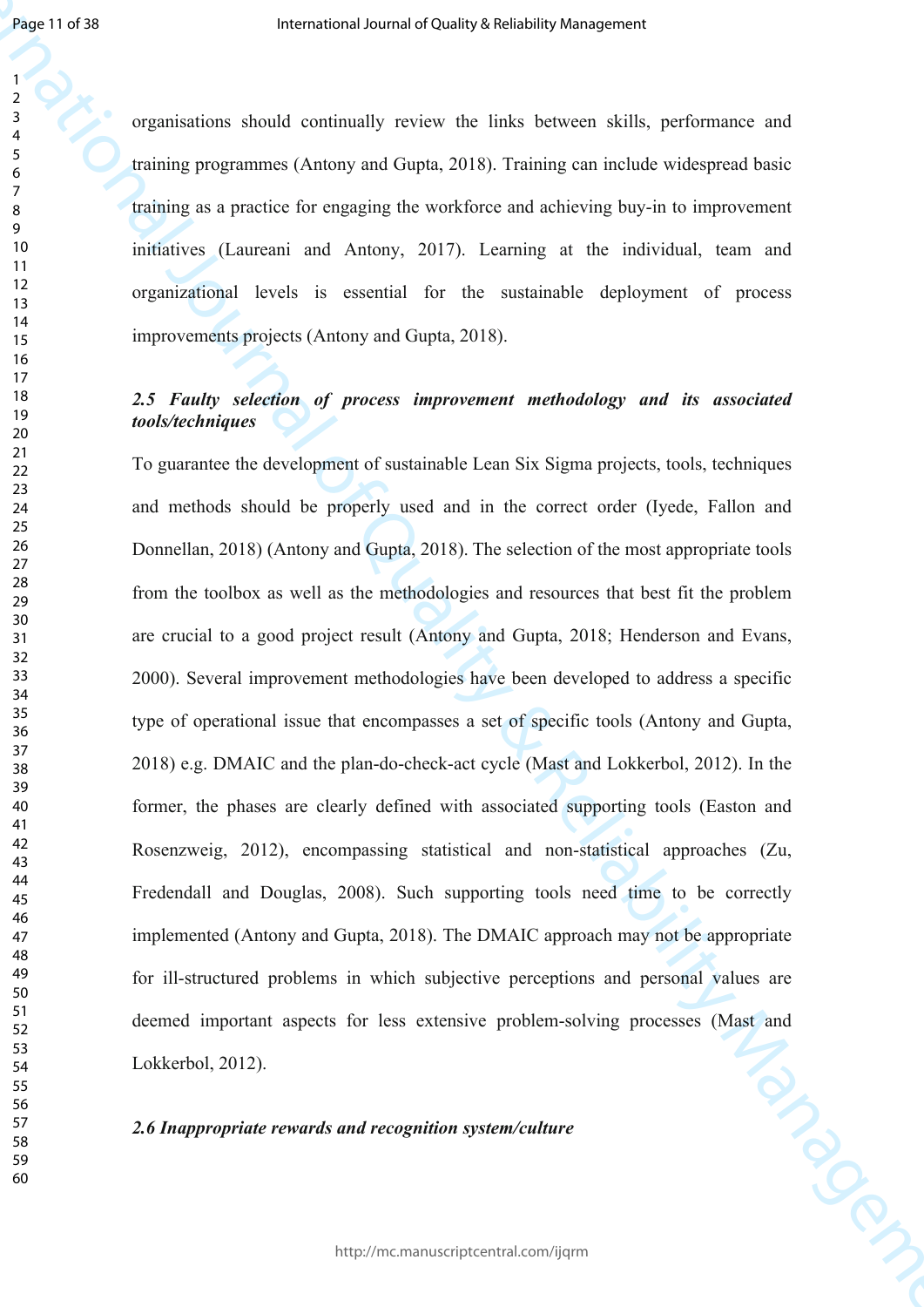**Internetion** Secrete/Second of Distribution (Figure 2016) Reliability the experiment of the Constrainer Constrainer Constrainer (American Journal of The Constrainer Constrainer Constrainer Constrainer Constrainer Constra Incentives and rewards are factors that can influence Six Sigma project performance (Arumugam, Antony and Linderman, 2014). The employees should be rewarded for their efforts in Six Sigma projects in order to maintain their interest and motivation (Buch and Tolentino, 2006; García-Alvaraz et al., 2018; Ho, Wang and Chang, 2008). Performance related rewards should be communicated to employees (Buch and Tolentino, 2006) and incentives should be offered in order to increase employee participation and enhance performance-based continuous improvement projects (Zu, X., et al. 2010). Recognition and reward policies inspire employees to work towards a better outcome in improvement projects (Antony and Gupta, 2018). The incentive or reward system fosters a sense of achievement and company recognition, thus generating greater employee motivation and commitment in future improvement projects, thereby producing a spiral effect (Ho, Wang, Chang, 2008). Rewards and recognition systems also maintain a positive attitude among employees and raise morale, which in turn lead to higher productivity and performance at both individual and organizational levels (Antony and Gupta, 2018).

## *2.7 Scope creep*

The major cause of project failure in manufacturing industries includes the inability to define the scope of a project (Antony and Gupta, 2018; Kuvvetli et al., 2016; Tewari, Mittal and Khanduja, 2017). This difficulty has emerged as a Lean Six Sigma barrier in the context of the information technology industry, and may involve a lack of objectives and unclear aspects critical to quality (Shamsi and Alam, 2018). In an uncertain business environment, changes in scope can occur. Scope management techniques should be incorporated at the project planning stage, with any necessary changes occurring through formal control procedures within predetermined time and cost constraints (Antony and Gupta, 2018). Although Six Sigma projects can be scoped and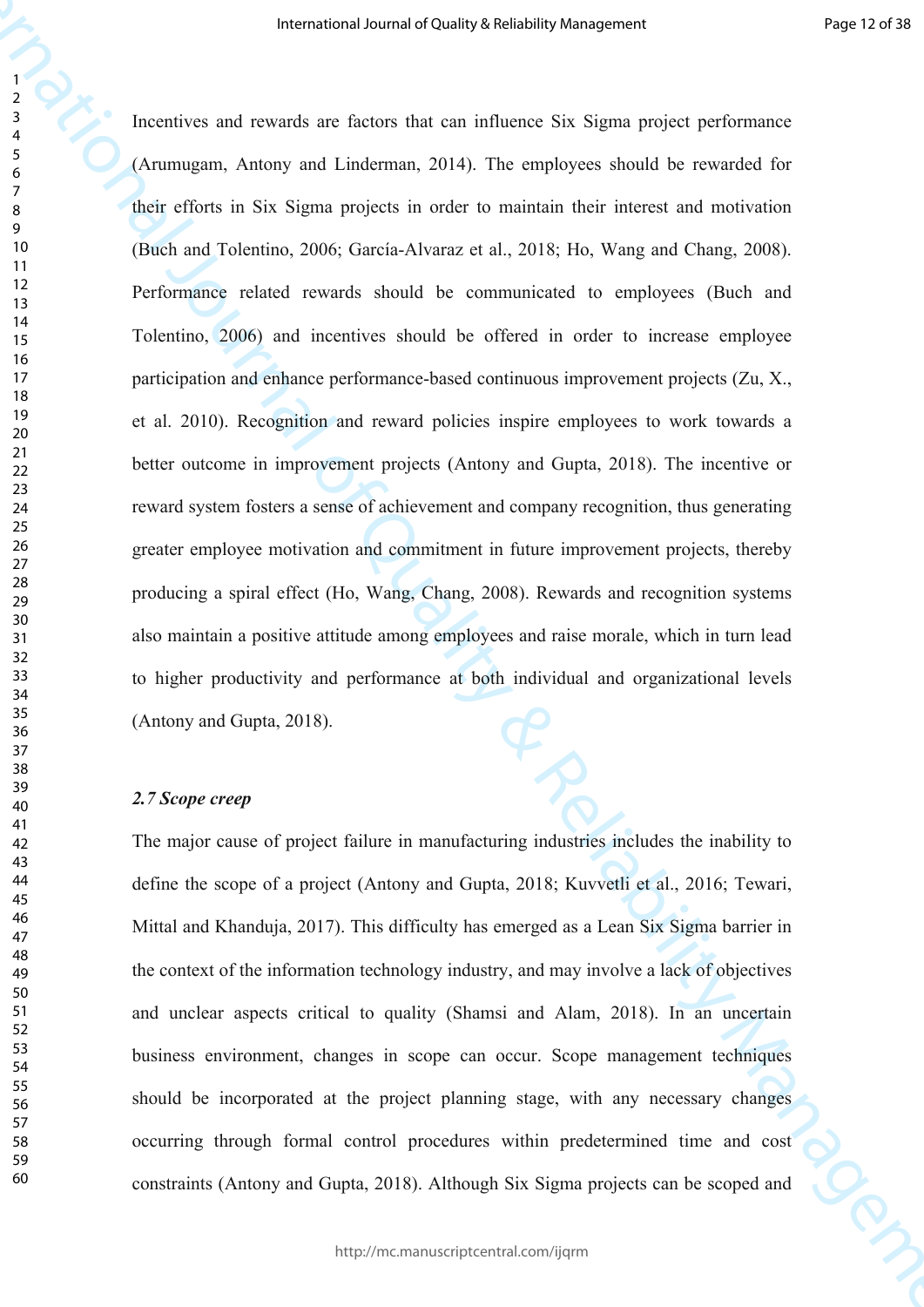defined without an appropriate knowledge of timelines when utilizing basic project management techniques (Laux, Johnson and Cada, 2015), charters or baselines considering time and costs should be based upon previous work (Laux, Johnson, Cada, 2015). Documentation can help to avoid any task duplication and minimize interest conflicts by taking into consideration roles and responsibilities (Antony and Gupta, 2018).

## *2.8 Sub-optimal team size and composition*

**International control of the Uniternational Section American Section (Although the Control of Music Control of the Control of The Control of The Control of The Control of The Control of The Control of The Control of The** Team size is an important factor in the conceptualization of a project (Arumugan, Antony and Kumar, 2013; Brun, 2011) and should consider project scope, duration and project complexity (Antony and Gupta, 2018). Organizations should optimize team size with a particular focus on long-term benefits (Antony and Gupta, 2018) and aim not to have too large a project team (Snee, 2010). The composition of a project team is also a critical element for project success (Antony and Gupta, 2018). Employing a crossfunctional team will mitigate project failure as teamwork encourages people with varied skill sets to work together; opposing the silo-mentality (Pinedo-Cuenca, Olalla and Setijono, 2012; Sin et al., 2015). It is also important to ensure that the team has adequate representation from relevant functional units (Antony and Gupta, 2018). Team members should have dedicated time to understand each other's personality for a better team cohesion outcome (Antony and Gupta, 2018; Easton and Rosenzweig, 2012). Project leaders such as Six Sigma BB (or project sponsors and champions) must hold a facilitator position in the organization in order to ensure management commitment in the allocation of resources (budget and time) for the successful completion of projects (Antony and Gupta, 2018; Hariharan, 2006). Black Belt coaching and mentoring skills and expertise in a Six Sigma project team is positively related to project performance (Antony and Gupta, 2018; Hagen, 2010). The role of Master Black Belts (MBBs) within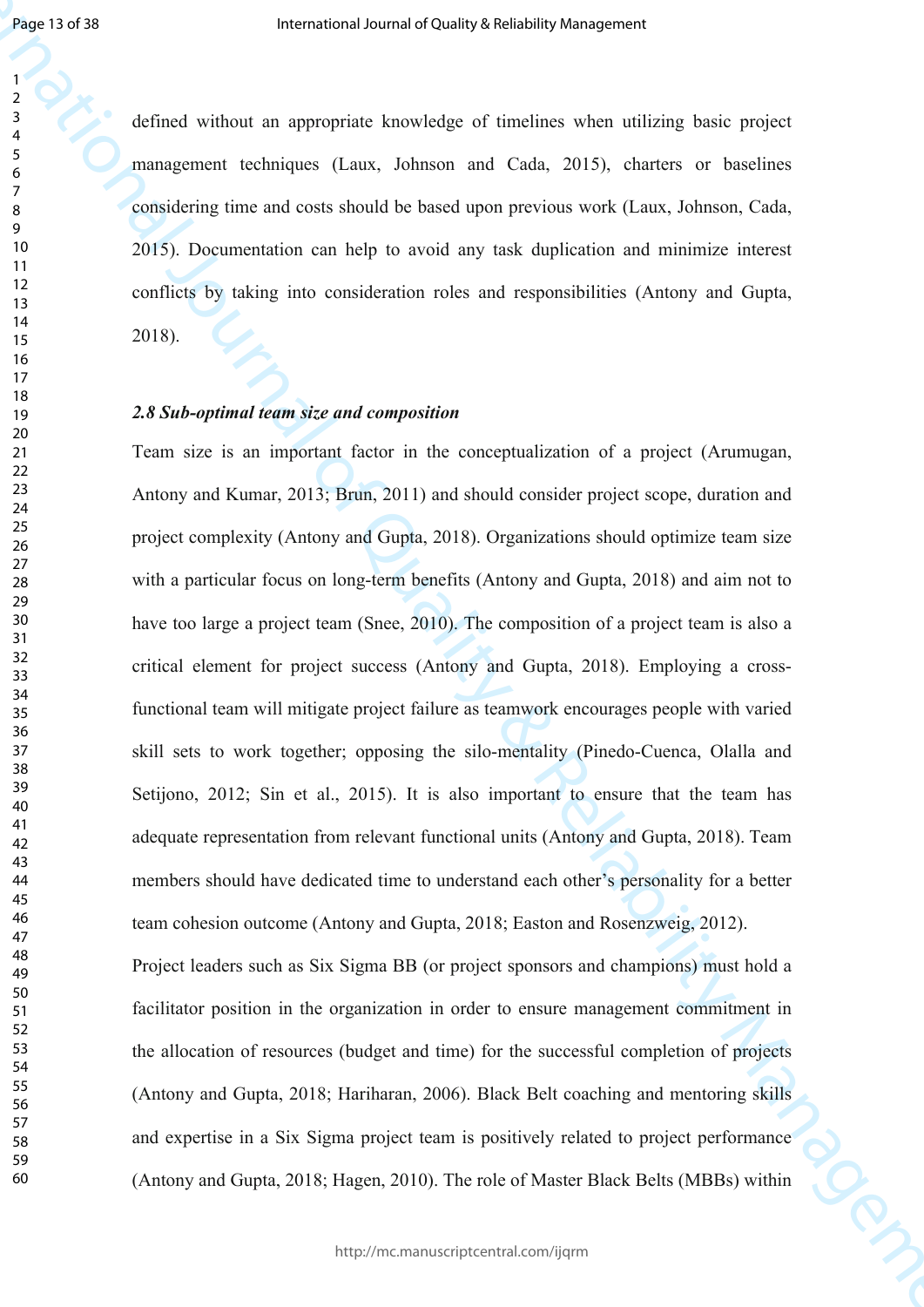the team is to coach and mentor the BB and GB who in turn manage individual projects (Antony and Gupta, 2018; Easton and Rosenzweig, 2012).

## *2.9 Inconsistent monitoring and control (lack of expert supervision)*

Monitoring and control in project management are important factors for setting the pace for process improvement projects by a process expert (Antony and Gupta, 2018; Arumugan, Antony, Kumar, 2013). Organizations should review projects regularly to understand project progress (García-Alcaraz et al., 2018; Laux, Jonhson, Cada, 2015). Monitoring systems should be designed and developed to track the on-time progress of a project (Antony and Gupta, 2018: Gray and Anantatmula, 2009). Monitoring system reports should be disseminated through the use of visual management tools at workplace seminars and meetings etc. in order to create awareness among team members and for the purpose of corrective actions which may be required (Antony and Gupta, 2018).

## *2.10 Resistance to change (partial cooperation by employees)*

**International occurs of Charge Stress have a measure of the Charge Street of Australia Charge Street (Australia Charge Street of Quality Charge Street (Australia Charge Street (Australia Charge Street (Australia Charge S** The implementation of a Lean Six Sigma project typically involves a change in the existing culture and the acceptance of a new culture for top management and all other employees in the organisation (Antony and Gupta, 2018; Iyede, Fallo and Donnellan, 2018; Yadav and Desai, 2017). Employees can strongly resist change because of unknown consequences, such as job losses, new working practices, new processes and procedures (Antony and Gupta, 2018; Iyede, Fallo and Donnellan, 2018; Kregel and Coners, 2018). As such, it is recommended that management identify potential causes of employees' resistance to change and take appropriate action by developing strategies to sustain a positive culture and avoid this situation in the long-term (Antony and Gupta, 2018). The employees should be included as part of the project ownership, with their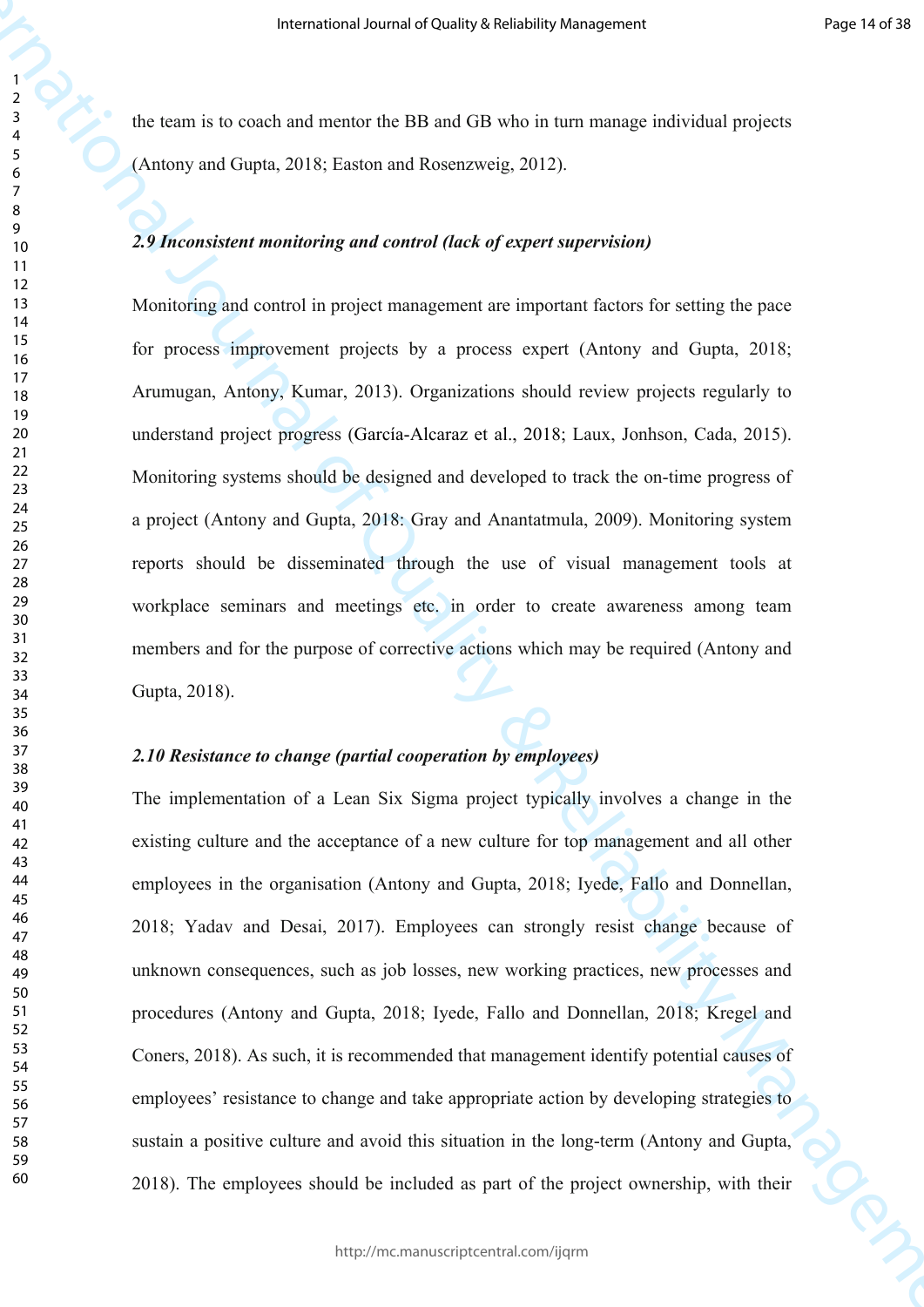opinions integrated into each phase of DMAIC thus creating a conducive and collaborative environment, in which employees can learn and be empowered to contribute (Antony and Gupta, 2018; Iyede, Fallo and Donnellan, 2018).

## **3. Research Methodology**

**International control of TWANC** that entailing a second control and the symptoms of CNANC that entailing a conductive and substitute environment, in which employees can keen male the employees can be a sum onder the expo Data was collected through an online survey which targeted Six Sigma practitioners and project leaders in various manufacturing organisations including Six Sigma BBs, MBBs, GBs and champions. An online survey method was selected, due to its low cost and the ability to deploy the questionnaire in a standardized way, using selfadministered methods by the respondents (Couper and Miller, 2008). The questionnaire was piloted with five academics, who are experienced in Lean and Six Sigma topics and who have published extensively in peer-reviewed journals, as well as three Lean and Six Sigma practitioners who have significant experience with projects. The purpose of the piloting exercise was to identify those questions which needed improvement from a practical standpoint as well as ensuring that none of the constructs were omitted by the researchers (Forza, 2002).

In order to determine the relative importance of process improvement projects failure factors, opinions were collected from 42 Six Sigma MBBs, BBs, GBs and champions. The sample included professionals who each had experience in improvement projects within a manufacturing industry environment. In sample selection, companies with a history of implementing continuous improvement initiatives such as Lean and Six Sigma were identified. A total of 125 professionals were contacted, and 42 responses were obtained (34% response rate) which is quite satisfactory for pilot surveys of this nature (Antony and Fergusson, 2004; Antony, 2004).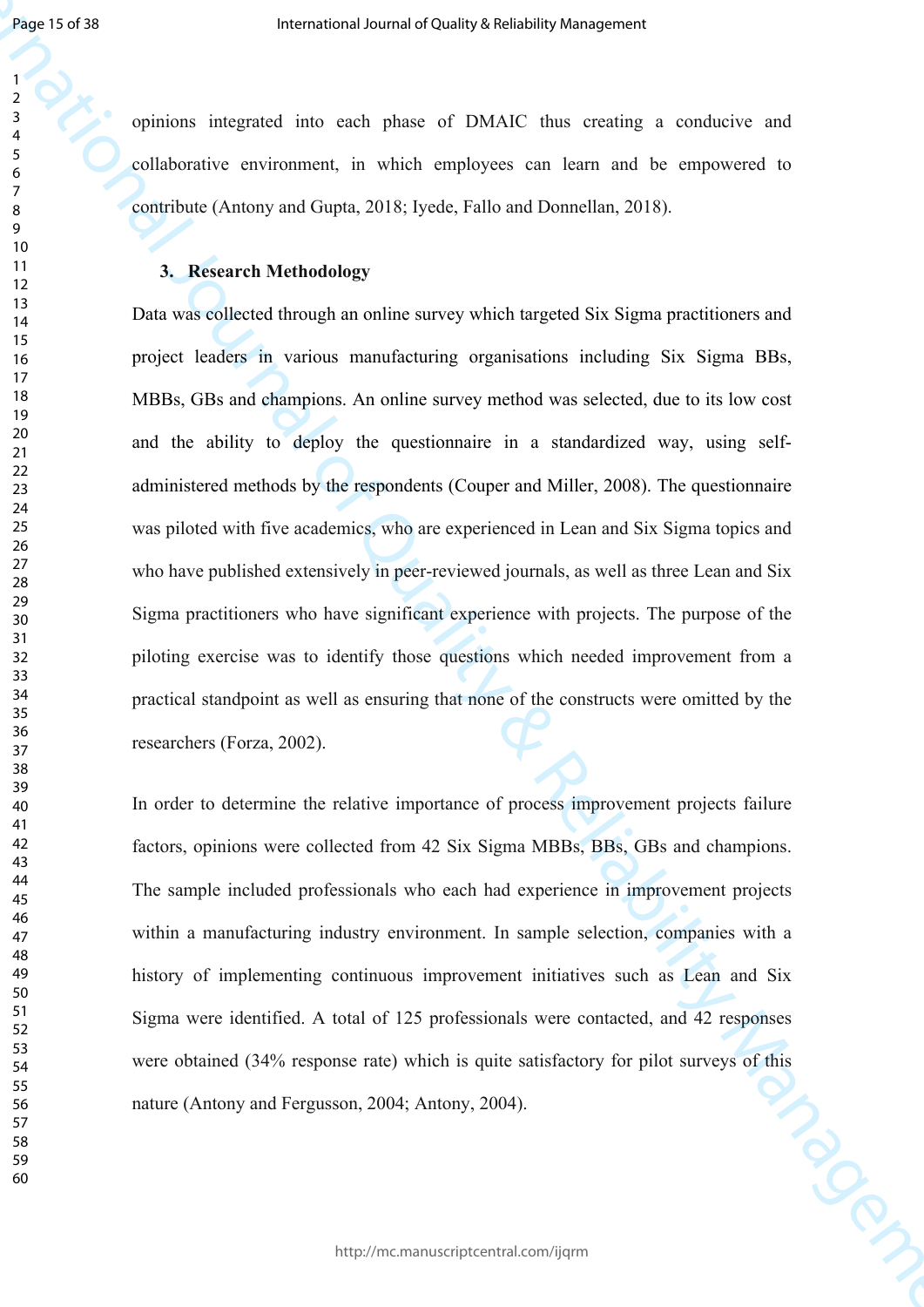## 3.1 *Survey questionnaire development*

The control of the transformation of the main particular stress<br>
The control of the stress of the main partic required in the positions of the stress of the main particular stress of the control of the stress of the stres The questionnaire consists of three main parts: respondent background - *questions concerning the experience of the respondent and industry sector and size*; characterization of the failure rate of improvement projects - *questions about the moment of failure and failure rate;* and main improvement project failure reasons *central questions to the survey objectives*. The questions relating to project failure reasons were categorised into ten factors of failure (constructs), with these constructs being further subdivided into variables. The questions were formulated based on the literature presented in Section 2. The structure of part three of the questionnaire, i.e., main constructs and variables are presented in Table 1. A Likert scale of 1–5 (very rarely – very often) was used for the measure variables. Several studies on continuous improvement initiatives also used the Likert scale (e.g. Antony and Fergusson, 2004; Flynn et al., 1990; Hagen, 2010; Netland, 2016, Sin et al., 2015), which is a scale widely used in survey research (Flynn et al., 1990; Hair et al., 2014).

|               | Table 1. Constructs (factor) and variables of process improvement project familie   |
|---------------|-------------------------------------------------------------------------------------|
| 1. Lack of    | 1.1 Lack of involvement of top management in conceptualization (goal setting and    |
| commitment    | project selection)                                                                  |
| and support   | 1.2 Lack of top management commitment in project planning (resource allocation)     |
| from top      | 1.3 Lack of top management commitment in project implementation (monitoring         |
| management    | and controlling)                                                                    |
|               | 1.4 Project sponsors (or senior managers) are not committed to aligning project     |
|               | objectives with the corporate strategy                                              |
|               | 1.5 Project champions (or heads of various business functions) are not committed to |
|               | aligning project objectives with the corporate strategy                             |
|               | 1.6 Lack of a systematic and transparent methodology for project selection,         |
|               | prioritization, and project tracking by the management                              |
| 2. Poor       | 2.1 Barriers in communication surrounding the project design and implementation     |
| communication | phase                                                                               |
| practices     | 2.2 Lack of development of communication strategies or practices during the         |
|               | project execution phase                                                             |
|               | 2.3 Lack of communication among the various project stakeholders                    |
|               | 2.4 Lack of communication about the progress of the project between the project     |
|               | leaders and the project champions or sponsors                                       |
|               | 2.5 Poor communication (i.e. timeliness, accuracy and usefulness of information     |
|               | 2.6 Poor communication among team members (i.e.                                     |
|               | communication openness, discussion efficiency, and discussion effectiveness)        |
|               | 2.7 Lack of using information and communication technologies for knowledge          |
|               | sharing across various projects                                                     |

Table 1: Constructs (factor) and variables of process improvement project failure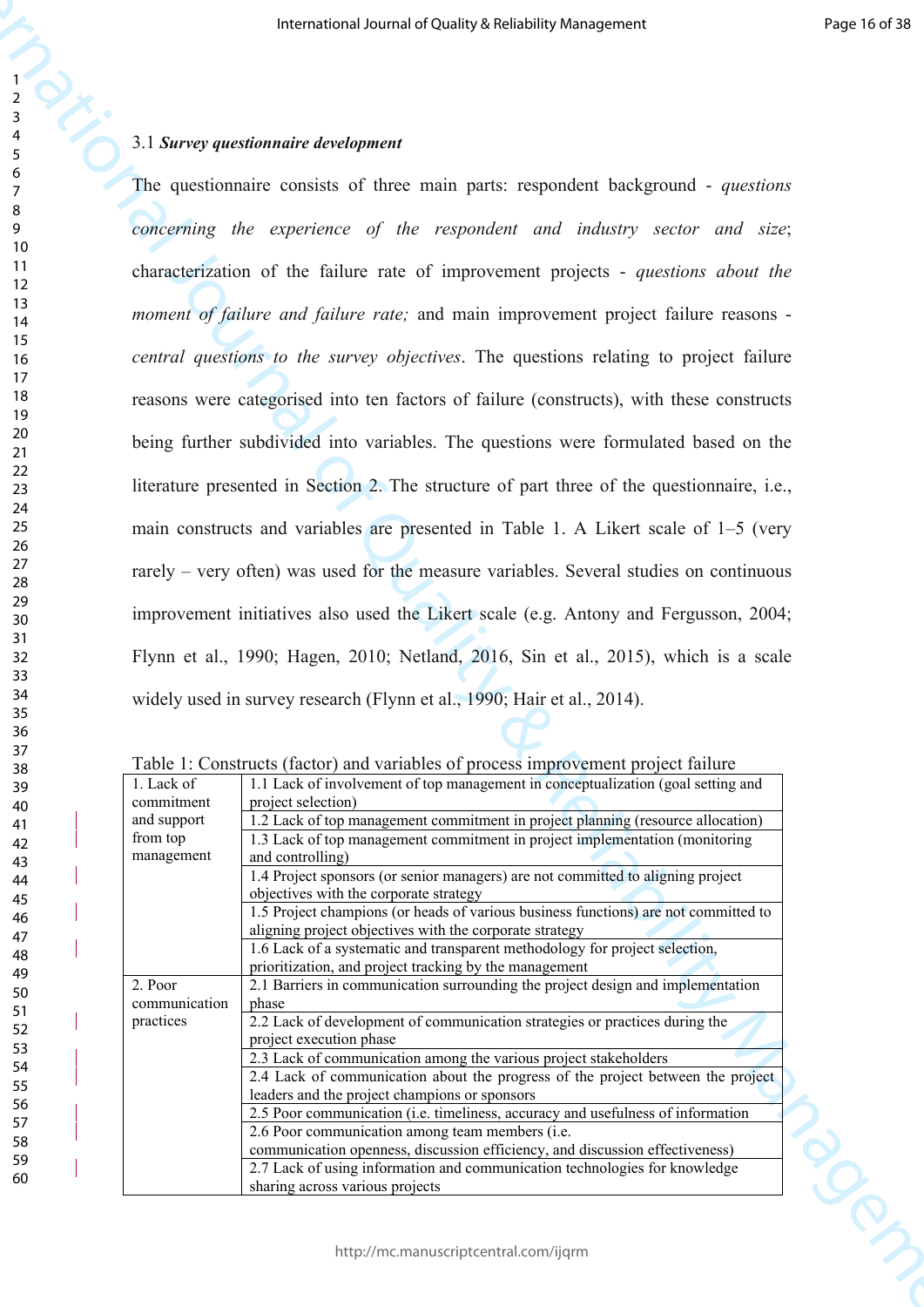| Page 17 of 38  |                               | International Journal of Quality & Reliability Management                                                                                                              |
|----------------|-------------------------------|------------------------------------------------------------------------------------------------------------------------------------------------------------------------|
|                |                               |                                                                                                                                                                        |
|                |                               |                                                                                                                                                                        |
|                |                               |                                                                                                                                                                        |
|                | 3. Incompetent<br>team        | 3.1 Lack of a common goal, and interdependence among team members<br>3.2 Lack of adequately skilled team members                                                       |
|                |                               | 3.3 Lack of problem-solving expertise/knowledge by team members                                                                                                        |
|                |                               | 3.4 Lack of motivation on behalf of the team members                                                                                                                   |
|                |                               | 3.5 Lack of establishing and optimizing the project team based on detailed task<br>descriptions and allocation analysis                                                |
|                |                               | 3.6 Lack of complementing skill among project members                                                                                                                  |
|                |                               | 3.7 Lack of learning new skills to respond to changes in the business environment                                                                                      |
|                |                               | 3.8 Lack of project leadership skills necessary to lead the team                                                                                                       |
|                | 4. Inadequate<br>training and | 4.1 Lack of strategies that support organic learning between projects through<br>various training programs and experience-sharing sessions                             |
|                | learning                      | 4.2 Not taking into account the characteristics of the team members in order to                                                                                        |
|                |                               | determine types of training and their content                                                                                                                          |
|                |                               | 4.3 The company does not continually review the links between skills, performance,<br>and training programs                                                            |
|                | 5. Faulty                     | 5.1 There is no selection of the methodology that best fits the project problem                                                                                        |
|                | selection of                  | 5.2 There is no tool/technique selection process that best fits the project problem                                                                                    |
|                | process<br>improvement        | 5.3 There isn't enough time being allocated to data an information collection in<br>order to deploy tools and techniques effectively                                   |
|                | methodology                   | 5.4 Tools are applied in the incorrect order                                                                                                                           |
|                | and its<br>associated         | 5.5 There is inadequate time to implement the process improvement methodologies                                                                                        |
|                | tools/techniques              | 5.6 There is overuse of tools and techniques<br>5.7 There is underuse of tools and techniques                                                                          |
|                | 6. Inappropriate              | 6.1 There is a lack of policies in place to recognize and reward success                                                                                               |
|                | rewards and                   | 6.2 There is lack of incentives for project members concerning appropriate                                                                                             |
|                | recognition<br>system/culture | recognition and rewards                                                                                                                                                |
|                | 7. Scope creep                | 7.1 There is no collaboration between project champions and project leaders                                                                                            |
| 30<br>31<br>32 |                               | (usually Six Sigma GB or BB) to define the scope of the Project                                                                                                        |
|                |                               | 7.2 There is a lack of scope management techniques in the project planning stage<br>7.3 There is a lack of proper documentation for the scope of the project outlining |
|                |                               | the responsibilities of each member                                                                                                                                    |
| 34<br>35       | 8. Sub-optimal                | 8.1 Inadequate size of the project team in relation to the scope, duration and                                                                                         |
| 36             | team size and<br>composition  | complexity of the projects<br>8.2 There is no optimization for the team size                                                                                           |
| 37<br>38       |                               | 8.3 Lack of enough time to understand the different personalities of each member                                                                                       |
| 39             |                               | for better team cohesion<br>8.4 Lack of facilitators with key positions in the organization to ensure management                                                       |
| 40             |                               | commitment                                                                                                                                                             |
| 41<br>42       |                               | 8.5 Inadequate representation from relevant functional units in the project team                                                                                       |
| 43             |                               | 8.6 Lack of participation from MBB in the team as senior coaches with junior<br>coaches (BB and GB) who manage individual project teams                                |
| 44<br>45       | 9. Inconsistent               | 9.1 There is inconsistent monitoring and control of the project processes by a                                                                                         |
| 46             | monitoring and                | process expert                                                                                                                                                         |
| 47             | control (lack of<br>expert    | 9.2 There is not a permanent process improvement expert who has a reasonable<br>understanding of the business organization process for consistent monitoring and       |
| 48<br>49       | supervision)                  | control                                                                                                                                                                |
| 50             |                               | 9.3 Lack of a monitoring system designed and developed to track the progress of a                                                                                      |
| 52             |                               | project in real-time<br>9.4 The output report of the project monitoring is not consistently disseminated                                                               |
|                |                               | (visual display at the workplace, seminar, meeting, interim report etc.)                                                                                               |
|                | 10. Resistance<br>to change   | 10.1 Lack of employee participation and involvement in problem solving<br>10.2 The management does not understand the causes of employee's resistance or               |
| 54<br>55<br>56 | (partial                      | underperformance, and does not take immediate action                                                                                                                   |
|                | cooperation by                | 10.3 There is employee's resistance to change                                                                                                                          |
| 57             | employees)                    | 10.4 There is no integration of the employees' opinions and cooperation in each<br>phase of the DMAIC                                                                  |
| 58<br>59       |                               | 10.5 There are no strategies to convince resistant employees to maintain a positive                                                                                    |
| 60             |                               | attitude regarding process improvement projects                                                                                                                        |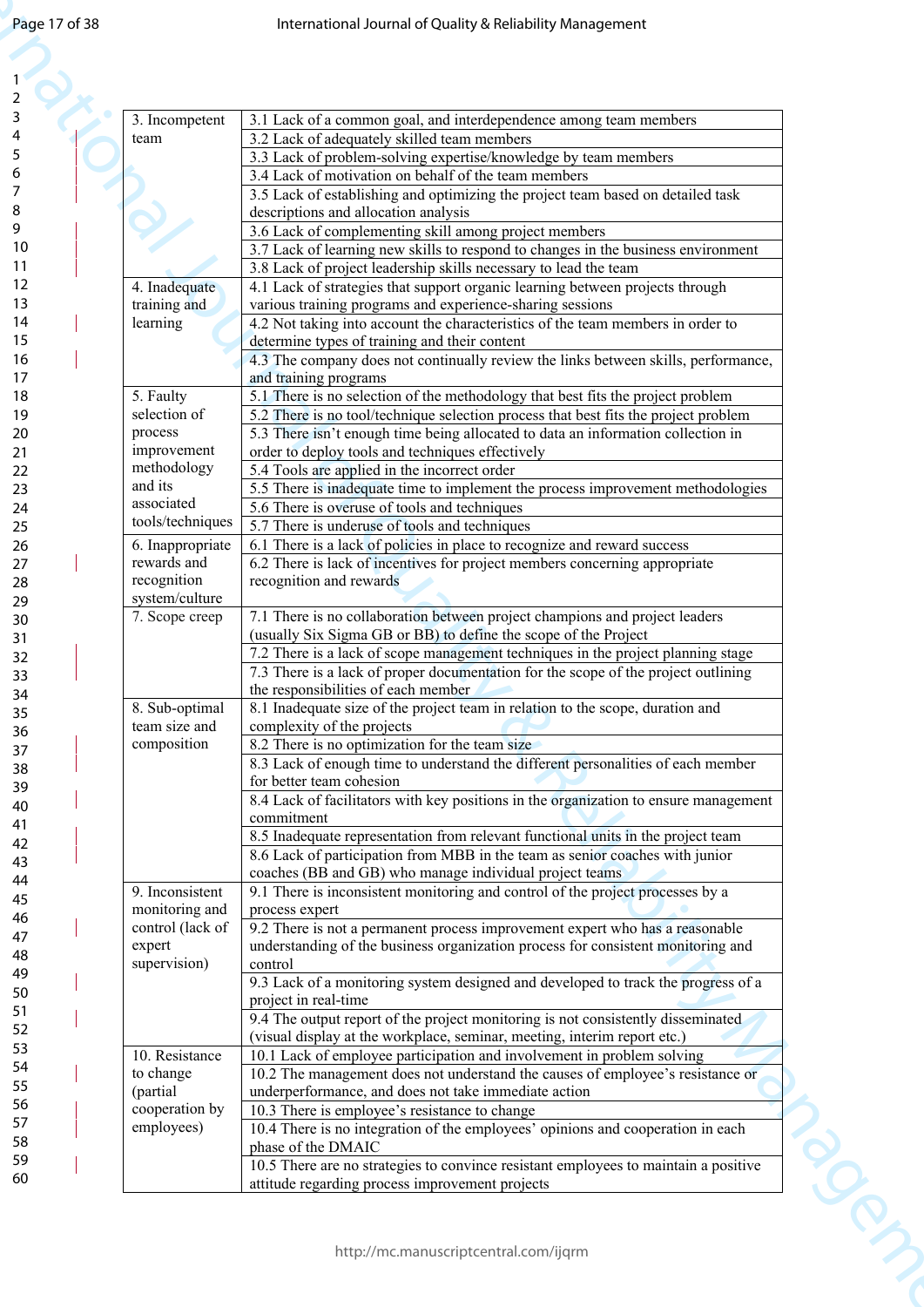## *3.2 Data analysis*

**International occurs of Cality & Reliability American control of The California California California California California California California California California California California California California Californ** The first part of the study aims to ensure and assess the measurement quality. This is an important factor in analysing measurement errors which are one of the main problems in survey research in the domain of operations management (Bagozzi and Philips, 1991; Forza, 2002). The goodness of measure can be evaluated in terms of reliability (which indicates stability, predictability, accuracy and consistency in measurement) (Forza, 2002; Kerlinger, 1986). The four most common methods to estimate reliability are testretest method, alternative form method, split halves method and the internal consistency method (Forza, 2002). Internal consistency assesses the equivalence, homogeneity and inter-correlation of the items (variables) in a measure (construct). The most widely used reliability indicator in operational management survey research is Cronbach's alpha (Forza, 2002). Therefore, Cronbach's alpha is used to evaluate the measurement quality. Secondly, a descriptive analysis was performed on the data in order to identify the profile of the respondents. Thirdly, the reasons for process improvement projects failures according to the opinion of the survey respondents were identified.

## **4. Pilot survey key results**

#### **4.1 Internal consistency analysis**

Cronbach's alpha was calculated for each construct (see Table 2). It is recommended that for the development of new measures (exploratory studies), a threshold value  $> 0.6$ is acceptable, while in more advanced stages of research, values  $> 0.70$  can be regarded as satisfactory (Hair et al. 2014; Nunally and Bernstein, 1994). Values above 0.8 are very reliable in operational management contexts (Forza, 2002). The construct with the lowest value was 0.72, Therefore, it is fair to conclude that the constructs used in this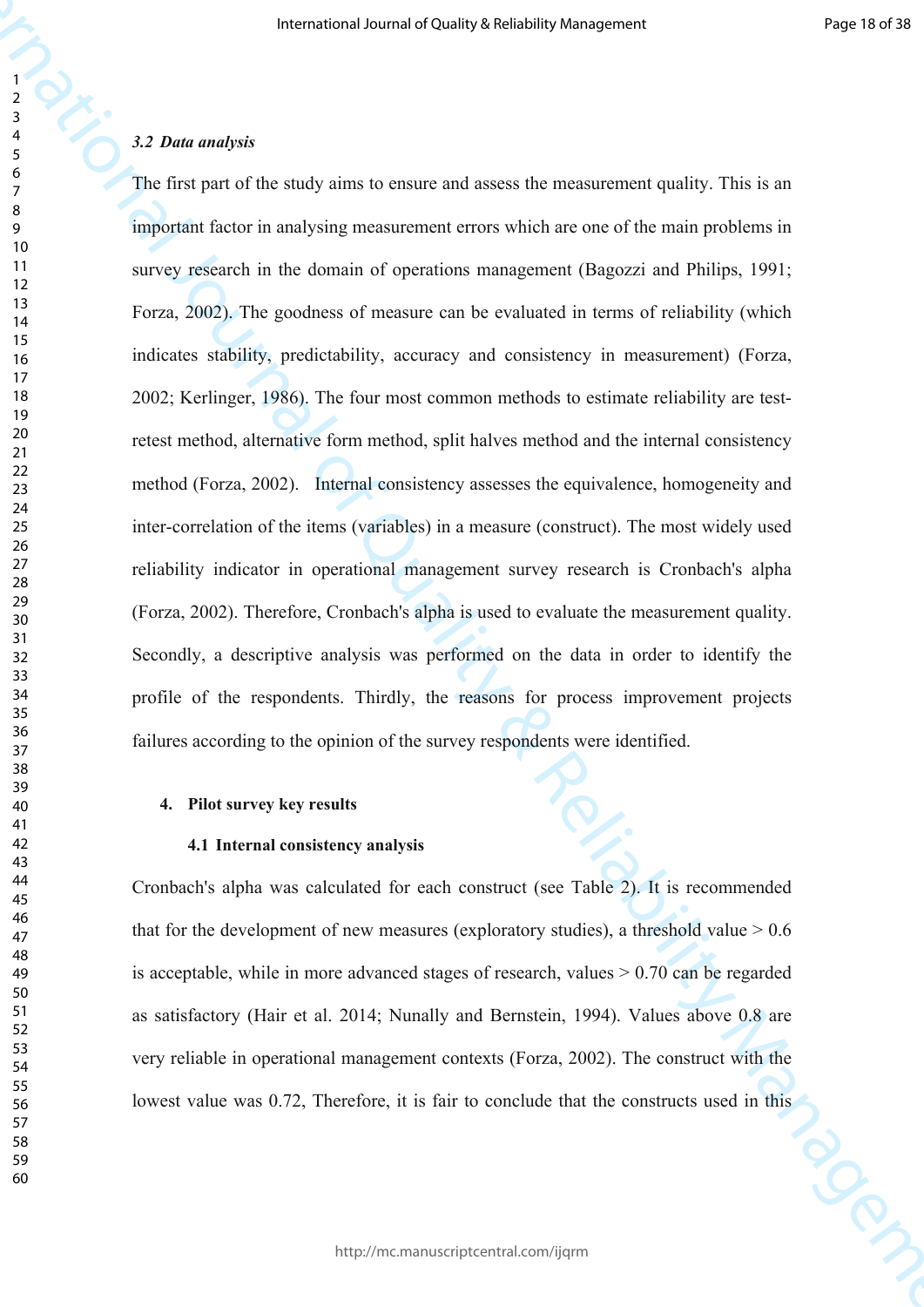study are reliable, according to Hair et al. (2014), Cronbach (1951) and Nunally and Bernstein (1994).

## **4.2 Descriptive analysis**

As can be seen from Figure 1, 60% of the respondents represent the Chemical, Food and Beverage and Home appliance sectors. As this question was open ended, although mandatory, eight respondents (19%) identified their sector as manufacturing industry. As it is not possible to identify the specific sector in these cases, they are represented as unclassified.



Figure 1: Industrial sectors of the respondents

Figure 2 shows respondents' experience in the execution of continuous improvement projects. 52% of respondents have greater than 6 year experience in process / continuous improvement projects. 21% of the respondents have 1-2 years of experience. No respondent reported less than a year of experience. This result explicitly shows that the data captured from the survey can be very beneficial to this study in identifying and understanding the causes of failure in process improvement projects.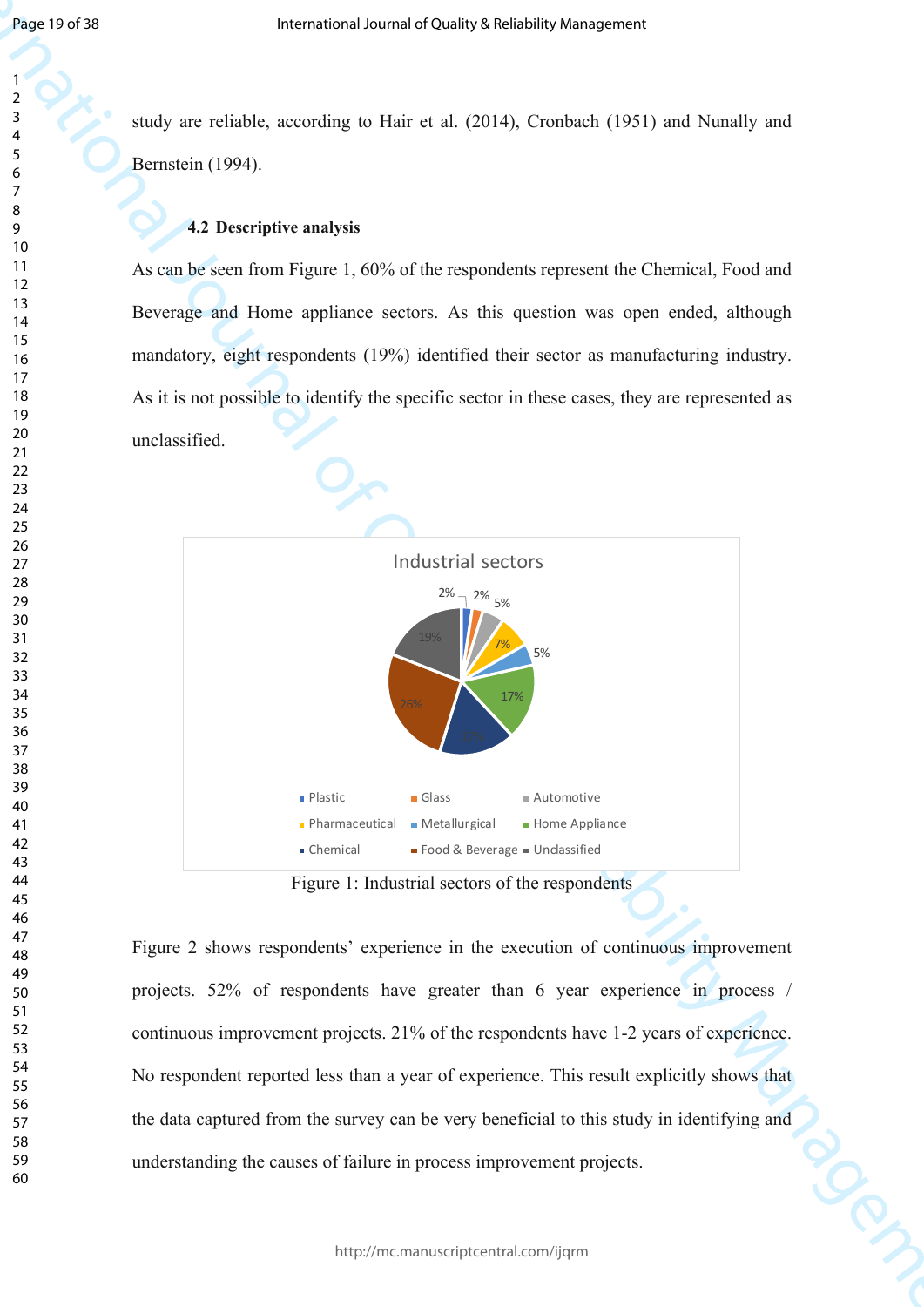

Figure 2: Experience in continuous improvement projects

Figure 3 shows participants' experience in Six Sigma and/or Lean Six Sigma project execution. It can be observed that 48% of respondents have participated in or completed more than 10 Six Sigma or LSS projects. This demonstrates the wealth of respondent experience with Six Sigma and/or Lean Six Sigma in the execution of process improvement related projects in organisations.

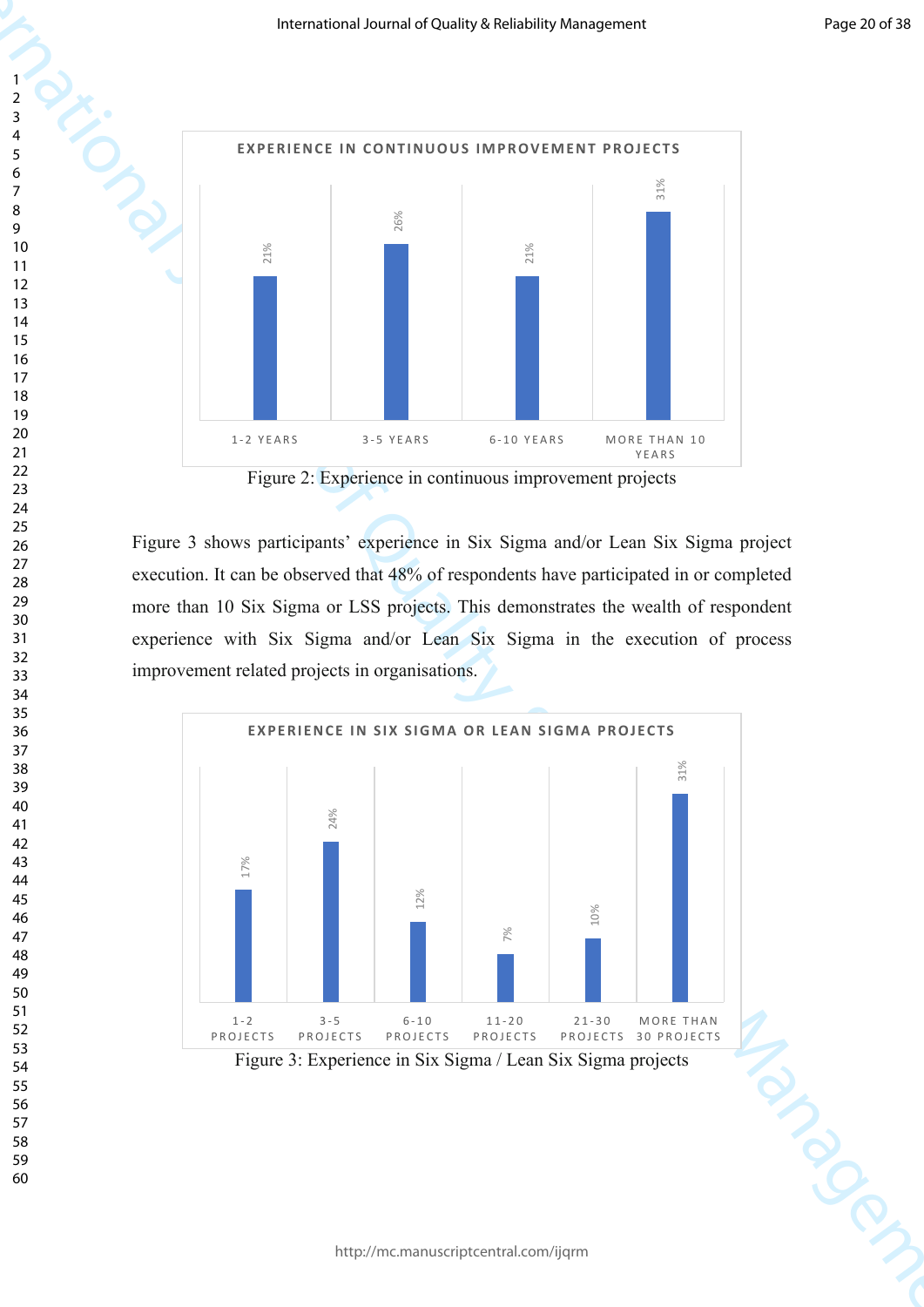In order to identify the existence of failures in continuous improvement projects, survey participants were asked about project failure rates. Figure 4 shows the failure rates as observed by the experts who worked on the improvement projects. While 23% of respondents perceive that over 30% of Six Sigma or Lean Six Sigma projects fail, 24% of respondents believe that the failure rate is between 11-20%. The figure also highlights that only 14% of the respondents believe that the failure rate is less than 5%. This indicates that further studies need to be conducted to identify the reasons for project failure.



Figure 4: Continuous improvement project failure rate

Participants were questioned about the failure rate at each stage of the improvement cycle (DMAIC), leading to the interruption of the Lean and Lean Six Sigma projects<br>
(Figure 5). (Figure 5).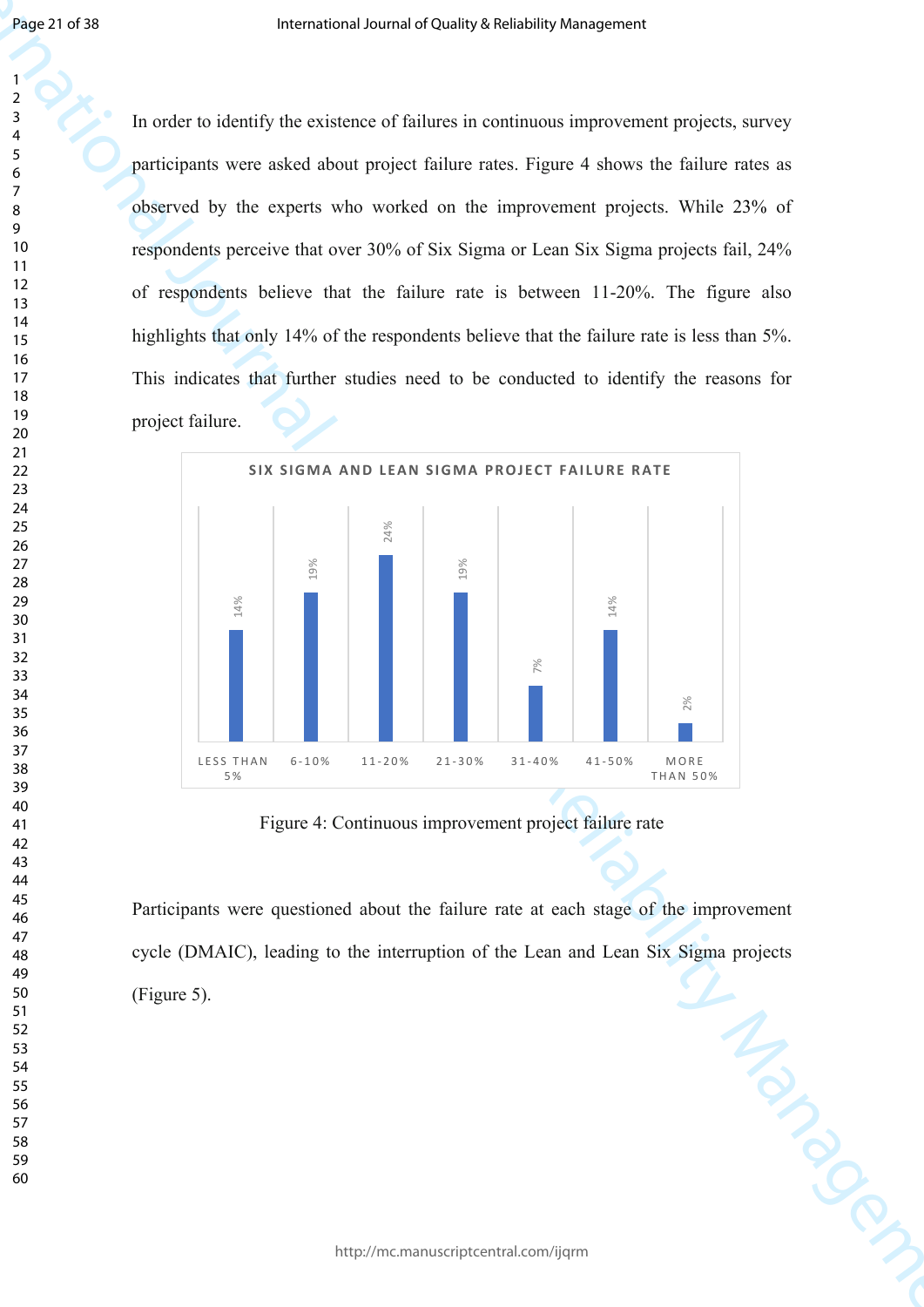

Figure 5: Project failure rate considering DMAIC phases

In observing the failure rate whilst considering DMAIC phases, although approximately 50% of the respondents identified that there are less than 5% of projects failing in each of the phases, between 24% and 31% of respondents consider that failure rate varies between 6-10%, mainly in the measure, analyse and improve phases. During the analyse phase, 17% of respondents believe that the failure rate varies between 11-20%. Additionally, 17% of respondents believe that more than 50% of projects fail during the control phase, i.e. results are not sustained over time.

The results suggest that project failures occur and that there are particular phases of the DMAIC cycle that are crucial for generating good project results and consequently positive results and support for the improvement initiative. The preliminary results of this pilot study indicate that the measure, analyse, improve and control steps are critical stages to prevent failure which could result in the loss of several thousand dollars or even millions of dollars in matured companies of business process improvement initiatives, depending upon the size of the organisation and the number of Six Sigma projects carried out.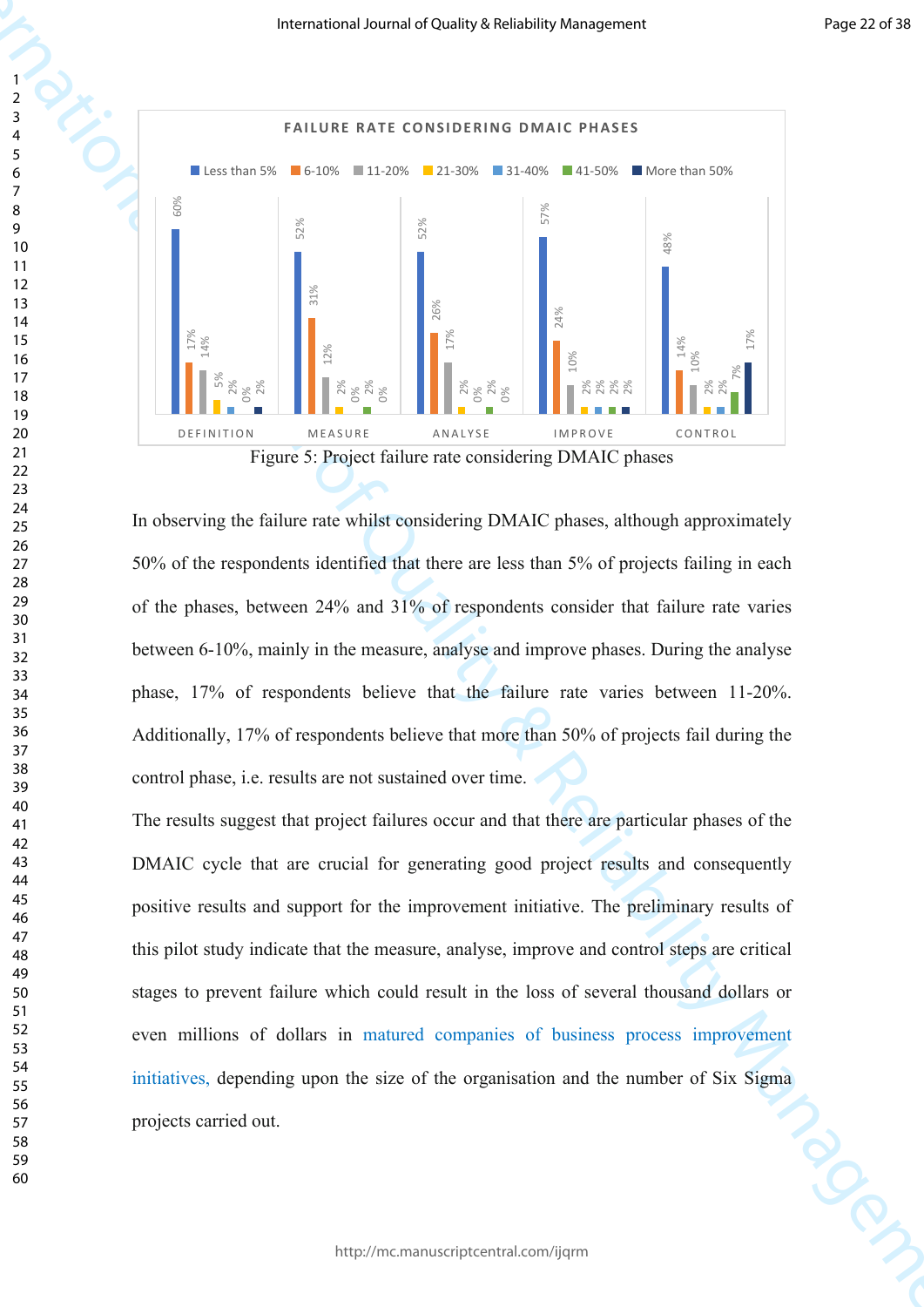## 

 

## **4.3 Reasons for failure**

**International or the Controller Schedule Changement Controller Schedule American Changement Changement Changement Changement Changement Changement Changement Changement Changement Changement Changement Changement Changem** Table 2 shows the average of respondents' opinions in considering the variables that belong to each construct and the standard deviation of the means of the variables that form each construct. Table 2 also highlights that the three main causes of failure of continuous improvement projects are "Resistance to change (partial cooperation by employees)", "Lack of commitment and support from top management" and "Incompetent team". Therefore, the factor that most compromises the improvement projects, as pointed out by the respondents, is associated with the lack of involvement and participation of the employees in solving problems, their resistance to change and a lack of actions to minimize these problems.

Table 2: Main reasons for continuous improvement project failure

|                                                         |         | <b>Standard</b>  | Cronbach's |
|---------------------------------------------------------|---------|------------------|------------|
| <b>Failure factors</b>                                  | Average | <b>Deviation</b> | alpha      |
| Resistance to change (partial cooperation by employees) | 3.27    | 0.27             | 0.87       |
| Lack of commitment and support from top management      | 3.23    | 0.30             | 0.77       |
| Incompetent team                                        | 2.92    | 0.23             | 0.86       |
| Inappropriate rewards and recognition system/culture    | 2.89    | 0.01             | 0.96       |
| Inconsistent monitoring and control (lack of expert)    |         |                  |            |
| supervision)                                            | 2.89    | 0.03             | 0.72       |
| Inadequate training and learning                        | 2.83    | 0.15             | 0.83       |
| Sub-optimal team size and composition                   | 2.80    | 0.33             | 0.82       |
| Poor communication practices                            | 2.79    | 0.22             | 0.88       |
| Faulty selection of process improvement methodology and |         |                  |            |
| its associated tools/techniques                         | 2.68    | 0.28             | 0.90       |
| Scope creep                                             | 2.56    | 0.14             | 0.87       |

Table 3 shows the average of the variables belonging to each construct and indicates how often each of them is responsible for project failures, according to the respondents of the pilot study. The variables with a higher than average value will be observed in more detail as these are the primary ones responsible for process improvement project<br>failures. failures.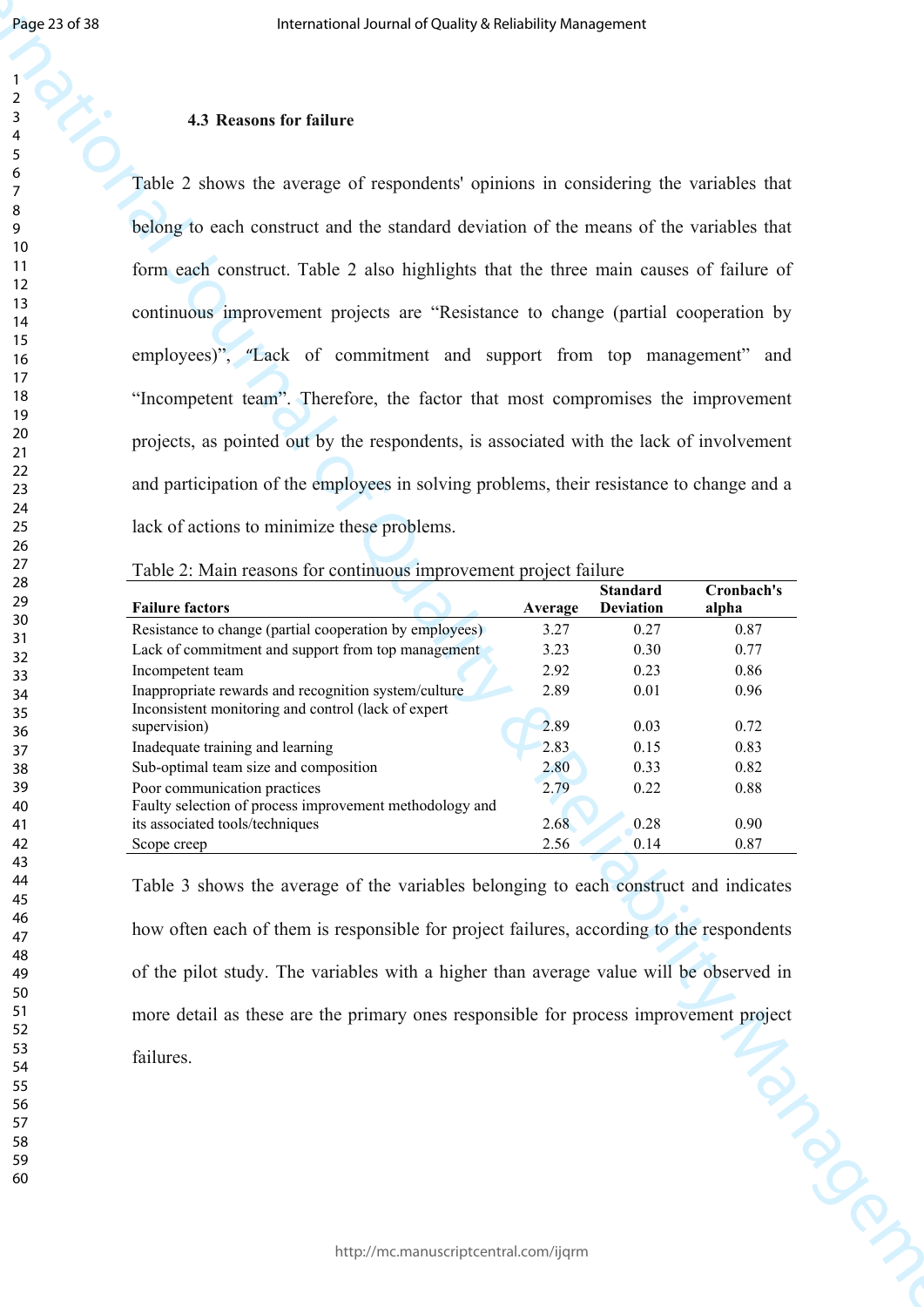## Table 3: Average of the variables

|                                |                                               | International Journal of Quality & Reliability Management                                                                                  |                       |
|--------------------------------|-----------------------------------------------|--------------------------------------------------------------------------------------------------------------------------------------------|-----------------------|
|                                |                                               |                                                                                                                                            |                       |
|                                |                                               |                                                                                                                                            |                       |
|                                |                                               | Table 3: Average of the variables                                                                                                          |                       |
| <b>Failure Factors</b>         |                                               | <b>Variables</b>                                                                                                                           | Average               |
|                                |                                               | 1.1 Lack of involvement of top management in conceptualization (goal<br>setting and project selection)                                     | 3,36                  |
|                                |                                               | 1.2 Lack of top management commitment in project planning (resource                                                                        |                       |
|                                |                                               | allocation)                                                                                                                                | 3,62                  |
| 1.Lack<br>commitment           | of<br>and                                     | 1.3 Lack of top management commitment in project implementation<br>(monitoring and controlling)                                            | 3,45                  |
| support                        | from<br>top                                   | 1.4 Project sponsors (or senior managers) are not committed to                                                                             |                       |
| management                     |                                               | aligning project objectives with the corporate strategy<br>1.5 Project champions (or heads of various business functions) are not          | 3,17                  |
|                                |                                               | committed to aligning project objectives with the corporate strategy                                                                       | 3,12                  |
|                                |                                               | 1.6 Lack of a systematic and transparent methodology for project<br>selection, prioritization, and project tracking by the management      |                       |
|                                |                                               | 2.1 Barriers in communication surrounding the project design and                                                                           | 2,69                  |
|                                |                                               | implementation phase                                                                                                                       | 2,64                  |
|                                |                                               | 2.2 Lack of development of communication strategies or practices<br>during the project execution phase                                     | 2,74                  |
|                                |                                               | 2.3 Lack of communication among the various project stakeholders                                                                           | 3,14                  |
| 2.Poor<br>communication        |                                               | 2.4 Lack of communication about the progress of the project between<br>the project leaders and the project champions or sponsors           | 2,76                  |
| practices                      |                                               | 2.5 Poor communication (i.e. timeliness, accuracy and usefulness of                                                                        |                       |
|                                |                                               | information<br>2.6 Poor communication among team members (i.e. communication                                                               | 2,93                  |
|                                |                                               | openness, discussion efficiency, and discussion effectiveness)                                                                             | 2,90                  |
|                                |                                               | 2.7 Lack of using information and communication technologies for<br>knowledge sharing across various projects                              | 2,40                  |
|                                |                                               | 3.1 Lack of a common goal, and interdependence among team                                                                                  |                       |
|                                |                                               | members<br>3.2 Lack of adequately skilled team members                                                                                     | 2,93                  |
|                                |                                               | 3.3 Lack of problem-solving expertise/knowledge by team members                                                                            | 3,14<br>2,98          |
|                                |                                               | 3.4 Lack of motivation on behalf of the team members                                                                                       | 2,95                  |
| 3. Incompetent team            |                                               | 3.5 Lack of establishing and optimizing the project team based on<br>detailed task descriptions and allocation analysis                    | 2,88                  |
|                                |                                               | 3.6 Lack of complementing skill among project members                                                                                      | 2,69                  |
|                                |                                               | 3.7 Lack of learning new skills to respond to changes in the business<br>environment                                                       |                       |
|                                |                                               | 3.8 Lack of project leadership skills necessary to lead the team                                                                           | 2,48<br>3,29          |
|                                |                                               | 4.1 Lack of strategies that support organic learning between projects<br>through various training programs and experience-sharing sessions |                       |
|                                | 4. Inadequate training<br>and learning        | 4.2 Not taking into account the characteristics of the team members in                                                                     | 2,62                  |
|                                |                                               | order to determine types of training and their content                                                                                     | 2,98                  |
|                                |                                               | 4.3 The company does not continually review the links between skills,<br>performance, and training programs                                | 2,90                  |
|                                |                                               | 5.1 There is no selection of the methodology that best fits the project                                                                    |                       |
|                                | 5. Faulty selection of<br>process improvement | problem<br>5.2 There is no tool/technique selection process that best fits the project                                                     | 2,57                  |
| methodology and its            |                                               | problem                                                                                                                                    | 2,62                  |
| associated<br>tools/techniques |                                               | 5.3 There isn't enough time being allocated to data an information<br>collection in order to deploy tools and techniques effectively       |                       |
|                                |                                               | 5.4 Tools are applied in the incorrect order                                                                                               | 3,21<br>2,50<br>NIVOY |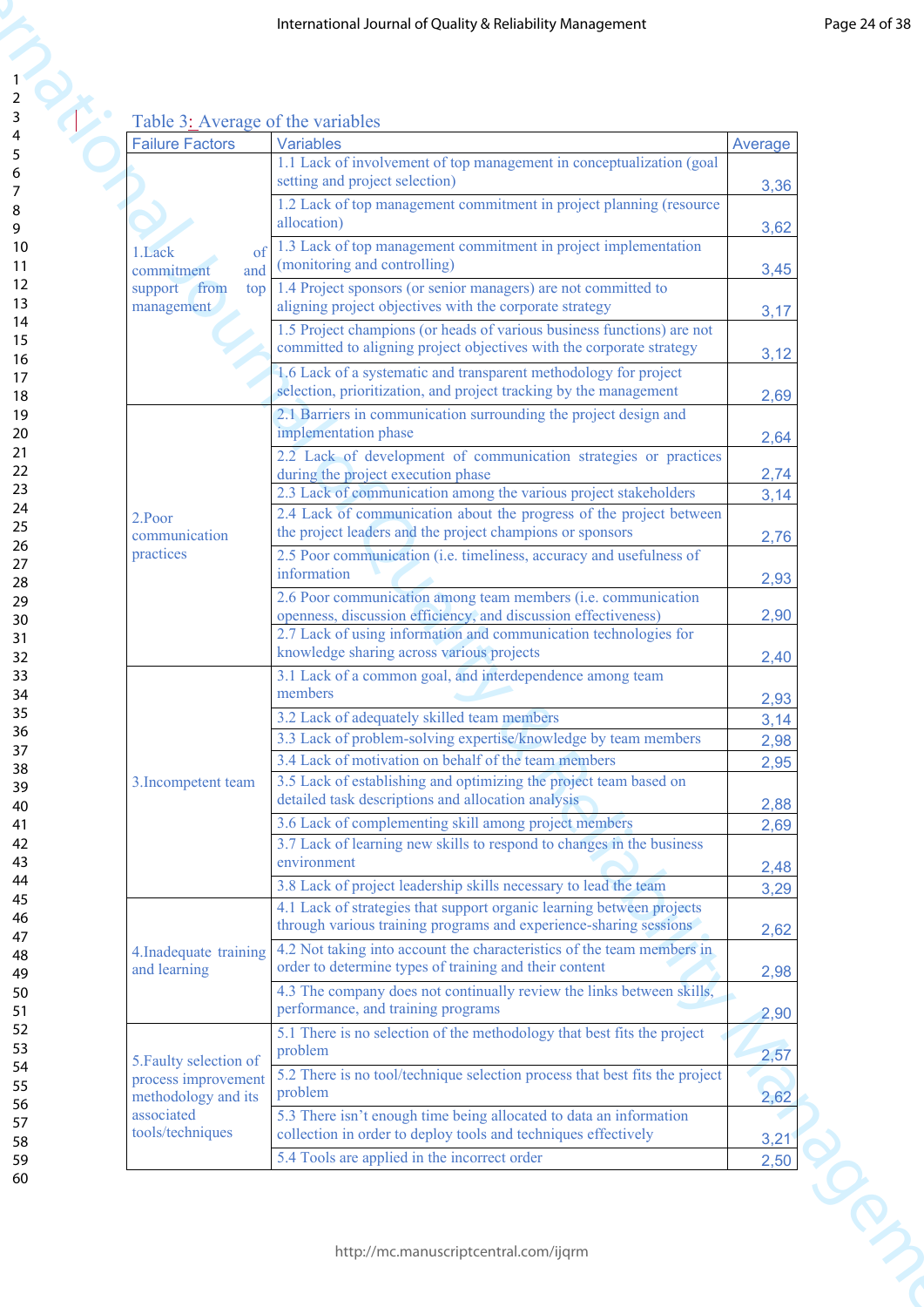| Page 25 of 38 |                                          | International Journal of Quality & Reliability Management                                                                               |               |
|---------------|------------------------------------------|-----------------------------------------------------------------------------------------------------------------------------------------|---------------|
|               |                                          |                                                                                                                                         |               |
|               |                                          |                                                                                                                                         |               |
| 3             |                                          | 5.5 There is inadequate time to implement the process improvement                                                                       |               |
|               |                                          | methodologies<br>5.6 There is overuse of tools and techniques                                                                           | 2,98          |
|               |                                          | 5.7 There is underuse of tools and techniques                                                                                           | 2,31<br>2,60  |
|               | 6. Inappropriate                         | 6.1 There is a lack of policies in place to recognize and reward success                                                                |               |
|               | rewards<br>and                           |                                                                                                                                         | 2,88          |
|               | recognition<br>system/culture            | 6.2 There is lack of incentives for project members concerning<br>appropriate recognition and rewards                                   | 2,90          |
|               |                                          | 7.1 There is no collaboration between project champions and project                                                                     |               |
|               |                                          | leaders (usually Six Sigma GB or BB) to define the scope of the<br>Project                                                              |               |
|               | 7. Scope creep                           | 7.2 There is a lack of scope management techniques in the project                                                                       | 2,76          |
|               |                                          | planning stage                                                                                                                          | 2,50          |
|               |                                          | 7.3 There is a lack of proper documentation for the scope of the project                                                                |               |
|               |                                          | outlining the responsibilities of each member<br>8.1 Inadequate size of the project team in relation to the scope, duration             | 2,43          |
|               |                                          | and complexity of the projects                                                                                                          | 2,40          |
|               |                                          | 8.2 There is no optimization for the team size                                                                                          | 2,45          |
|               |                                          | 8.3 Lack of enough time to understand the different personalities of<br>each member for better team cohesion                            | 2,81          |
|               | 8.Sub-optimal<br>team                    | 8.4 Lack of facilitators with key positions in the organization to ensure                                                               |               |
|               | size and composition                     | management commitment                                                                                                                   | 3,40          |
|               |                                          | 8.5 Inadequate representation from relevant functional units in the<br>project team                                                     | 2,93          |
|               |                                          | 8.6 Lack of participation from MBB in the team as senior coaches with                                                                   |               |
|               |                                          | junior coaches (BB and GB) who manage individual project teams                                                                          |               |
|               |                                          | 9.1 There is inconsistent monitoring and control of the project                                                                         | 2,79          |
|               |                                          | processes by a process expert                                                                                                           | 2,93          |
|               |                                          | 9.2 There is not a permanent process improvement expert who has a                                                                       |               |
|               | 9. Inconsistent<br>monitoring<br>and     | reasonable understanding of the business organization process for<br>consistent monitoring and control                                  | 2,90          |
|               | (lack<br>of<br>control                   | 9.3 Lack of a monitoring system designed and developed to track the                                                                     |               |
|               | expert supervision)                      | progress of a project in real-time                                                                                                      | 2,88          |
|               |                                          | 9.4 The output report of the project monitoring is not consistently<br>disseminated (visual display at the workplace, seminar, meeting, |               |
|               |                                          | interim report etc.)                                                                                                                    | 2,86          |
|               |                                          | 10.1 Lack of employee participation and involvement in problem<br>solving                                                               |               |
|               |                                          | 10.2 The management does not understand the causes of employee's                                                                        | 3,19          |
|               | 10.Resistance<br>to                      | resistance or underperformance, and does not take immediate action                                                                      | 3,38          |
|               | change<br>(partial)<br>cooperation<br>by | 10.3 There is employee's resistance to change                                                                                           | 3,67          |
|               | employees)                               | 10.4 There is no integration of the employees' opinions and<br>cooperation in each phase of the DMAIC                                   | 2,83          |
|               |                                          | 10.5 There are no strategies to convince resistant employees to                                                                         |               |
|               |                                          | maintain a positive attitude regarding process improvement projects                                                                     | 3,26<br>INDON |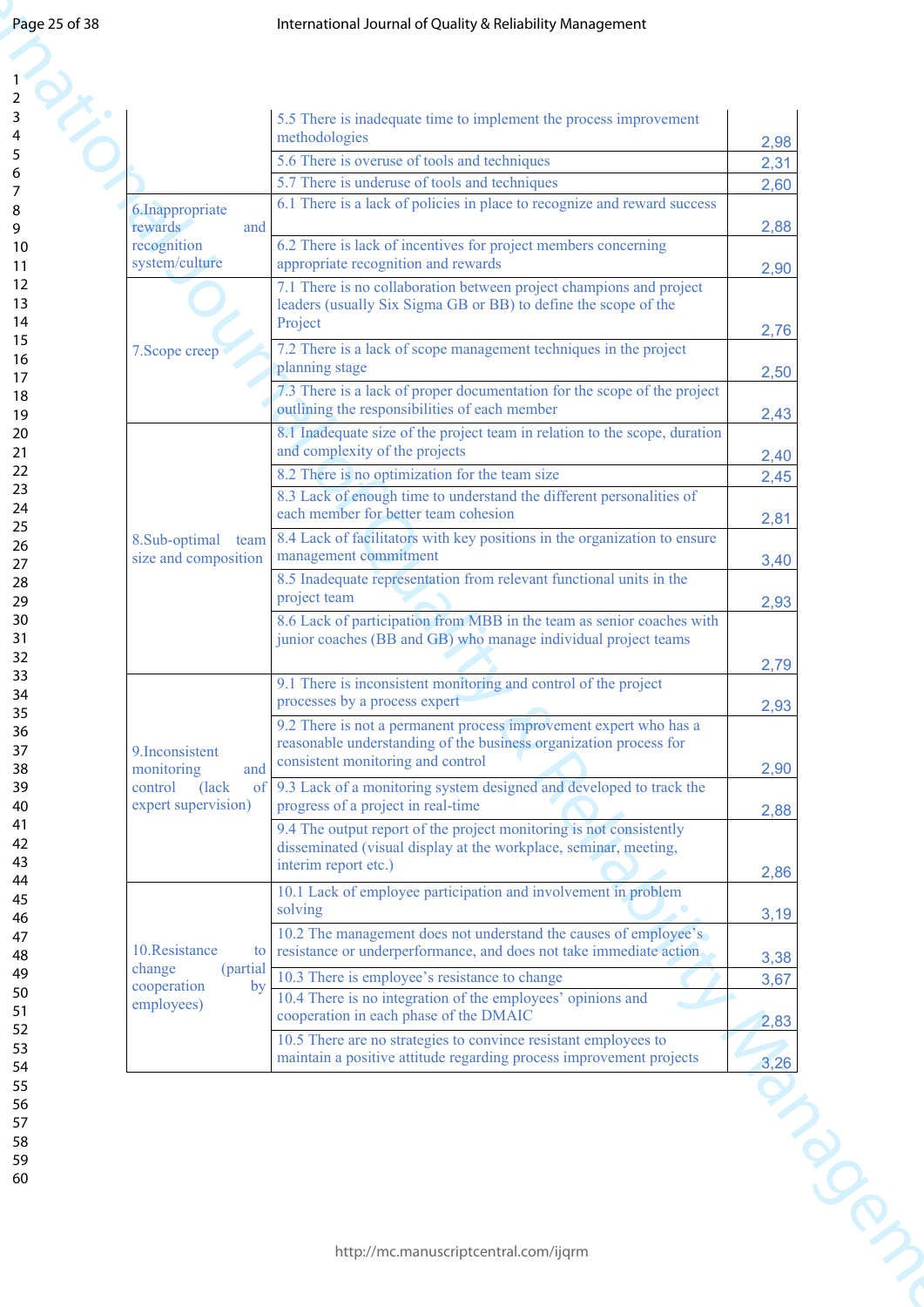60

1

**IDENTIFY (2008) DESCRETE CONSUMPATION**  $\mu$  and  $\mu$  and  $\mu$  and  $\mu$  and  $\mu$  and  $\mu$  and  $\mu$  and  $\mu$  and  $\mu$  and  $\mu$  and  $\mu$  and  $\mu$  and  $\mu$  and  $\mu$  and  $\mu$  and  $\mu$  and  $\mu$  and  $\mu$  and  $\mu$  and  $\mu$  and As a more direct observation, Table 4 shows the ten variables having the highest averages and, consequently, can be identified as the main causes for the failure of improvement projects. Four of the variables are related to the "resistance to change" factor, being resistance to change, the understanding of the causes of employee's resistance and mitigation action by management, strategies to convince resistant employees to maintain a positive attitude and the lack of employee participation in problem solving. The second factor with the most variables identified as frequent for failure is the commitment of top management, the three variables are a lack of top management commitment in project planning (resource allocation), project implementation (monitoring and controlling) and in conceptualization (goal setting and project selection). Therefore, the most highlighted practices relating to top management commitment are linked to the execution of projects (from selection to monitoring).

| Table 4: The main variables pointed as causes of project failures |  |  |  |
|-------------------------------------------------------------------|--|--|--|
|                                                                   |  |  |  |

|                                                                                                  | I dole +. The main variables pointed as causes of project families                                                                        |         |
|--------------------------------------------------------------------------------------------------|-------------------------------------------------------------------------------------------------------------------------------------------|---------|
| Construct (factor)                                                                               | Variables                                                                                                                                 | Average |
| Resistance to change<br>(partial)<br>cooperation by employees)                                   | 10.3 There is employee's resistance to change                                                                                             | 3.67    |
| from top management                                                                              | Lack of commitment and support $\vert$ 1.2 Lack of top management commitment in project<br>planning (resource allocation)                 | 3.62    |
| Lack of commitment and support<br>from top management                                            | 1.3 Lack of top management commitment in project<br>implementation (monitoring and controlling)                                           | 3.45    |
| Sub-optimal<br>team<br>size<br>composition                                                       | and $\vert$ 8.4 Lack of facilitators with key positions in the<br>organization to ensure management commitment                            | 3.40    |
| Resistance to change (partial<br>cooperation by employees)                                       | 10.2 The management does not understand the causes<br>of employee's resistance or underperformance, and<br>does not take immediate action | 3.38    |
| Lack of commitment and support<br>from top management                                            | 1.1 Lack of involvement of top management in<br>conceptualization (goal setting and project selection)                                    | 3.36    |
| Incompetent team                                                                                 | 3.8 Lack of project leadership skills necessary to lead<br>the team                                                                       | 3.29    |
| Resistance to change (partial<br>cooperation by employees)                                       | 10.5 There are no strategies to convince resistant<br>employees to maintain a positive attitude regarding<br>process improvement projects | 3.26    |
| Faulty selection<br>of process<br>improvement methodology and<br>its associated tools/techniques | 5.3 There isn't enough time being allocated to data an<br>information collection in order to deploy tools and<br>techniques effectively   | 3.21    |
| Resistance to change (partial)<br>cooperation by employees)                                      | 10.1 Lack of employee participation and involvement<br>in problem solving                                                                 | 3.19    |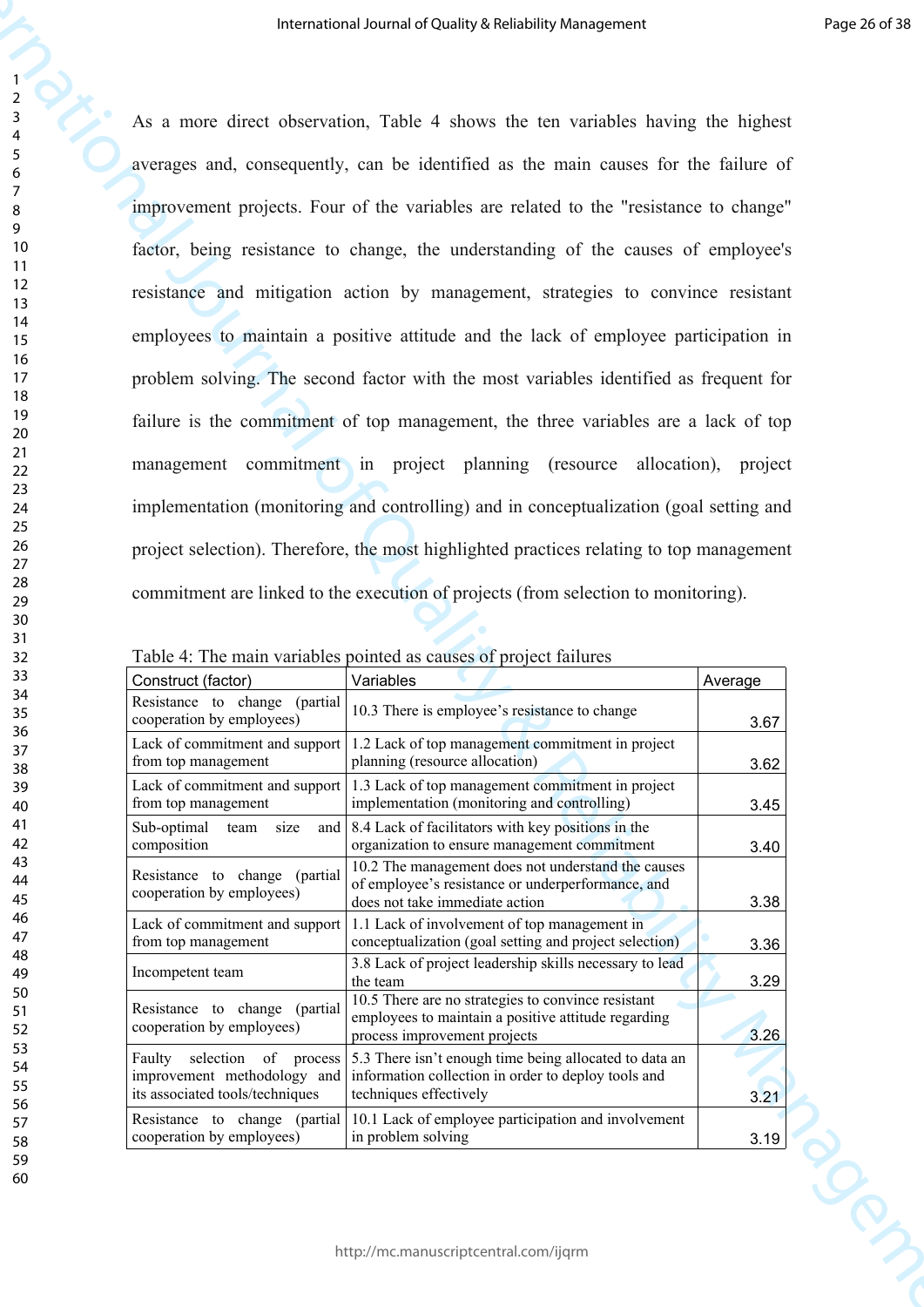Three factors have only one variable among the ten with the highest mean. One factor is "Incompetent team", and the variable "Lack of project leadership skills necessary to lead the team", shows the importance of this variable for the third highest average factor. Another important variable for failure is "Lack of facilitators with key positions in the organization to ensure management commitment", which indicates that the projects as well as the improvement initiatives are dependent on the organization's structure and its support for project implementation. Another variable highlighted refers to the methodology and tools and, despite its difficulty of use, this variable was not the most important reason for this construct, but rather the lack of time to effectively enforce the methodology and tools. This time constraint may compromise the improvement project analysis phase and the subsequent phases of the DMAIC cycle.

## **5. Discussion**

**International occurs of the higher stress by one candidate means the service the highest mean.** One forces is a computer start, and be variable a mean the highest mean One forces is the Management start, and be variable The reasons provided for continuous improvement projects failure are not well explored in the literature and are limited in terms of empirical studies (Arumugan, Antony and Linderman, 2016). The continuous improvement approaches, such as Lean, Six Sigma and Lean Six Sigma are directly related to the execution of projects and success may be defined through successful project management (Laux, Johnson and Cada, 2015). Therefore, this study aims to contribute to filling this literature gap, especially since there are direct managerial implications in practitioners' awareness of the reasons for process improvement project failures. We identify and describe ten factors that can influence the failure of process improvement projects based on the literature. These factors were then investigated empirically through an online pilot survey, completed by specialists who had experience in process improvement projects in manufacturing<br>organizations. organizations.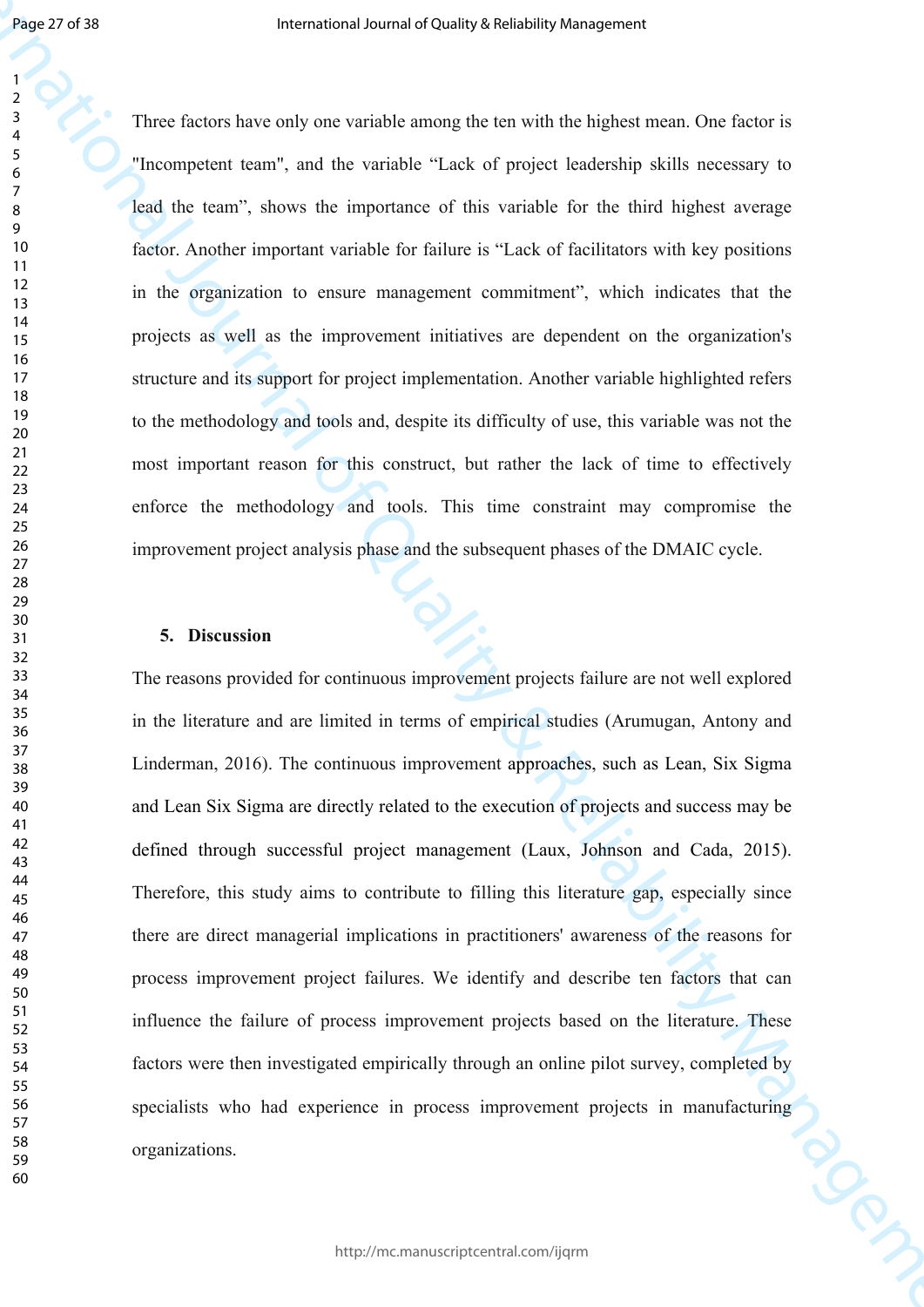**IDENTIFY THE CONSULATION** (The study of Reliability American Expect of The Constraint of The Constraint Constraint Constraint Constraint Constraint Constraint Constraint Constraint Constraint Constraint Constraint Constr The findings of the study suggest that improvement projects have a moderate failure rate in manufacturing companies and moreover the failure rate is most common in the measure, analyse, improve and control phases of the Six Sigma problem solving methodology. This finding was a big surprise to the authors as practitioners of Six Sigma and Lean Six Sigma and moreover a few studies have reported that the "Define Phase" in the Six Sigma problem solving methodology is a very critical phase (Pyzdek and Keller, 2018; Voehl et al., 2014). One of the biggest concerns for many project leaders and Six Sigma practitioners is that the improved performance for many projects could not be sustained over time in the control phase which potentially implies significant resource (i.e., time in particular) loss and increased cost. The failures within the control phase indicate that the results are not sustained and this may destabilize the overall improvement approach, causing the organization to give up on the continuous improvement initiative (Snee and Hoerl, 2018; Antony et al, 2018).

The main findings of the study involve the identification of the construct and highlighted the main reason for failure as resistance to change (partial cooperation by employees). Although this finding has been identified in many books and articles, it was never empirically proven with data collated from practitioners of Six Sigma. Albliwi et al. (2014) reported the critical failure factors of Lean Six Sigma and one of the factors identified in their systematic review was resistance to change across the middle management level. McLean and Antony (2014) also highlighted the importance of resistance to change at the organisational level in their study on the failure of continuous improvement initiatives such as Lean and Six Sigma. The main variables of this failure are; resistance to change by employees, lack of employee involvement in problem solving, and lack of understanding, actions and strategies by management to convince resistant employees to maintain a positive attitude. This suggests that one of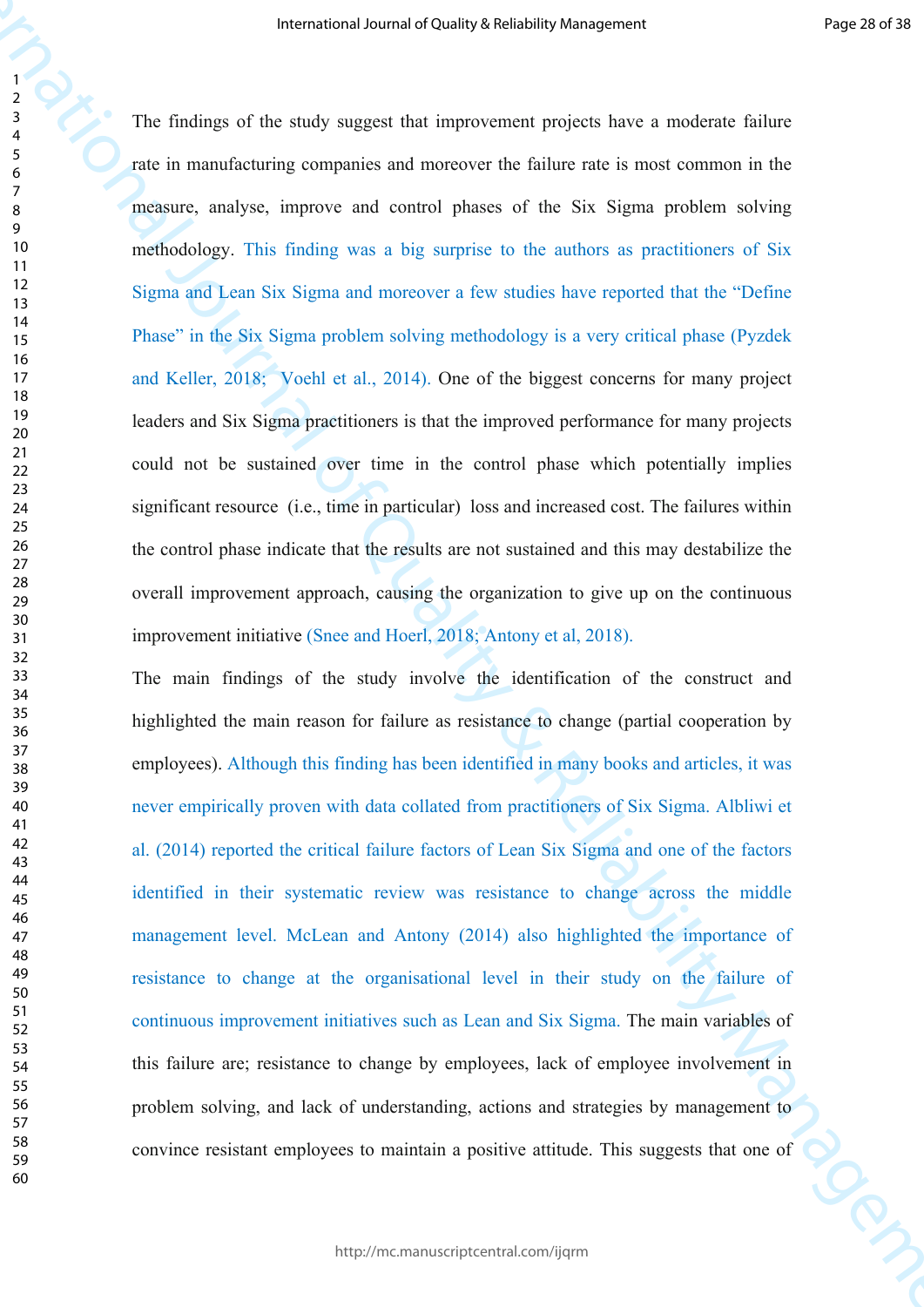the main reasons for failure involves a change in culture, moving towards a culture of improvement in which people understand the importance of and are willing to contribute to improvement projects. Culture shift is a challenging task for managers. Top management is also a critical factor for failure, and as already pointed out as a prominent factor of success (Netland, 2016; Brun, 2011), the lack of direct commitment in the projects leads to the failure and the waste of resources. Management plays a crucial role in monitoring projects, from the selection and application of resources to

post-implementation and sustainability of results. Top management can also play a role regarding the resistance to change and senior managers should understand the reasons and develop remedial actions to mitigate the causes of resistance.

**International occurs of the international occurs are controlled by the sequence of the distribution in the international occurs of the international occurs of the international or international or international or intern** The team also compromises on project success, where it is necessary to develop the team members' skills, including problem-solving. The composition of the team can be construed as a barrier, as the team ideally should be chosen for the specific project purpose and members' skills should be complementary. Snee and Hoerl (2018) emphasise the importance of team formation in the execution of Six Sigma Black Belt and Green Belt projects. The best approach to forming the team is to create it in consultation with the Six Sigma project champion and the managers to whom the prospective team members report the progress of the projects. Inappropriate rewards and recognition systems can also compromise the development of the project by not motivating the members to execute it. Additionally, the reward system may cause employees, who are not part of the Belt hierarchy, to feel underappreciated and they can misinterpret the progress of the project due to a lack of data and/or information, and perhaps also perceived barriers to the realization of projects. Inconsistent monitoring and control is also a factor for failure and is related to the most troubling stage of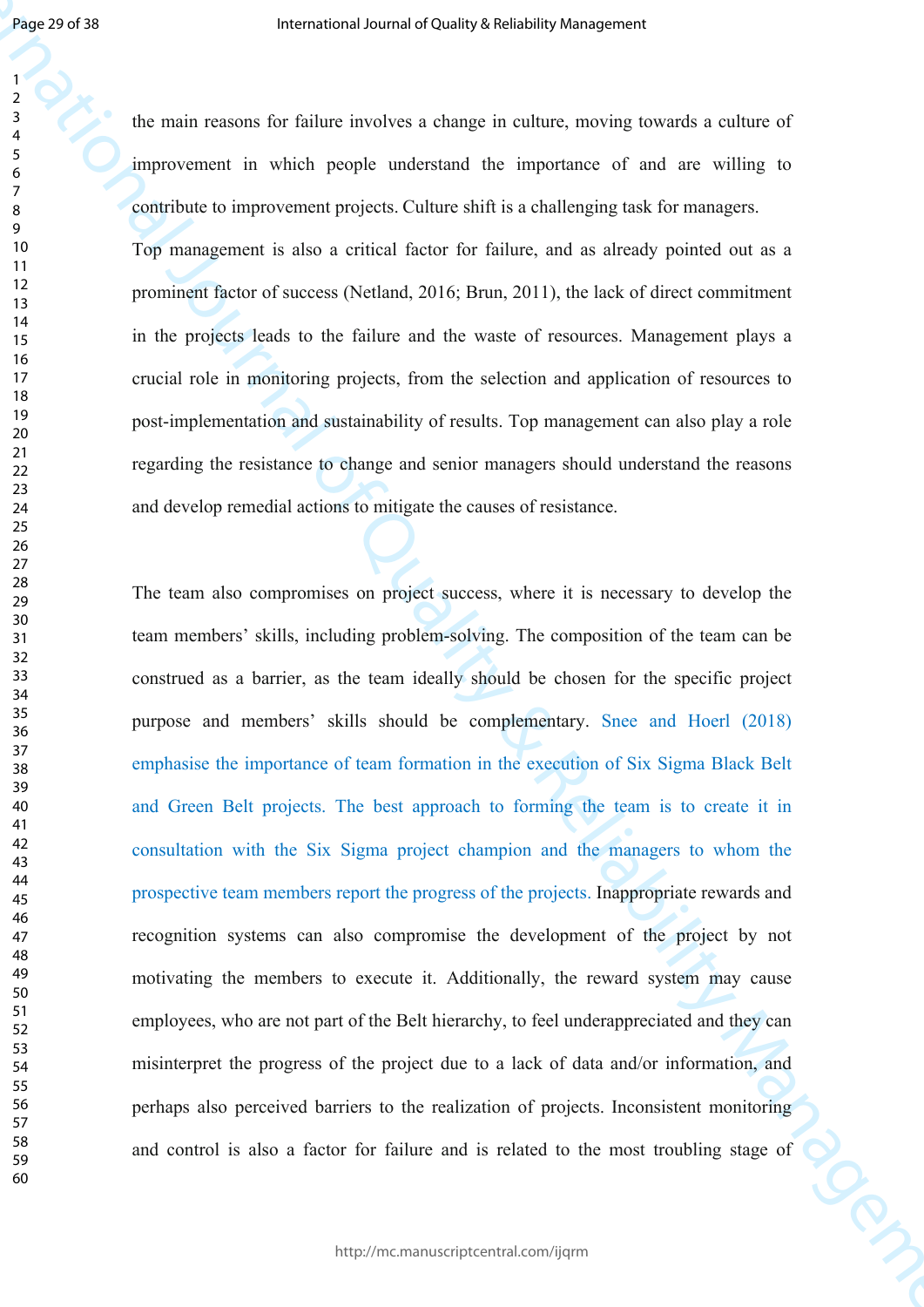DMAIC for project failure, which is the control step. McLean and Antony (2014) highlighted in their research that one of the failure factors for implementation of Lean and Six Sigma is the lack of feedback and lack of effective monitor and control in the entire project life cycle.

## 6. **Managerial /Practical implications and Limitations**

**INTERNATION** (The project follows are distinguished by the space of American Control (D14)<br> **INTERNATION** in the space follow, which is no so are able to follow a method of the projection of T can<br>
Journal of Superior in This research has some important implications for managers; process improvement projects leaders and process improvement project members in all organisations. The findings suggest that failure in improvement projects cannot be ignored as the cost to organisations may include the loss of significant resources in terms of time and manpower. This implies that it is vital for senior managers and project leaders such as Six Sigma MBBs and BBs to identify and understand those factors which cause process improvement project failures so that remedial measures can be taken to mitigate against the impact of these failures. Moreover, continuous improvement or process improvement champions play an immense role in the project selection and completion of projects led by Six Sigma MBBs/BBs/GBs. The awareness of reasons for failures at the project level, team level and organisational level for such champions can be very beneficial to reduce the chances of failures which result in significant cash, time and energy loses by several individuals who play a role in project execution. This paper illustrates the main causes of failures which occur when process improvement project leaders execute projects at strategic and operational levels. The role of senior managers and process improvement project leaders play in reducing the chances of project failures are also highlighted.

As with any research, this study has some limitations. First and foremost, this was a pilot study with a relatively limited number of process improvement projects. Due to the limited sample size, a more advanced statistical analysis on the data was not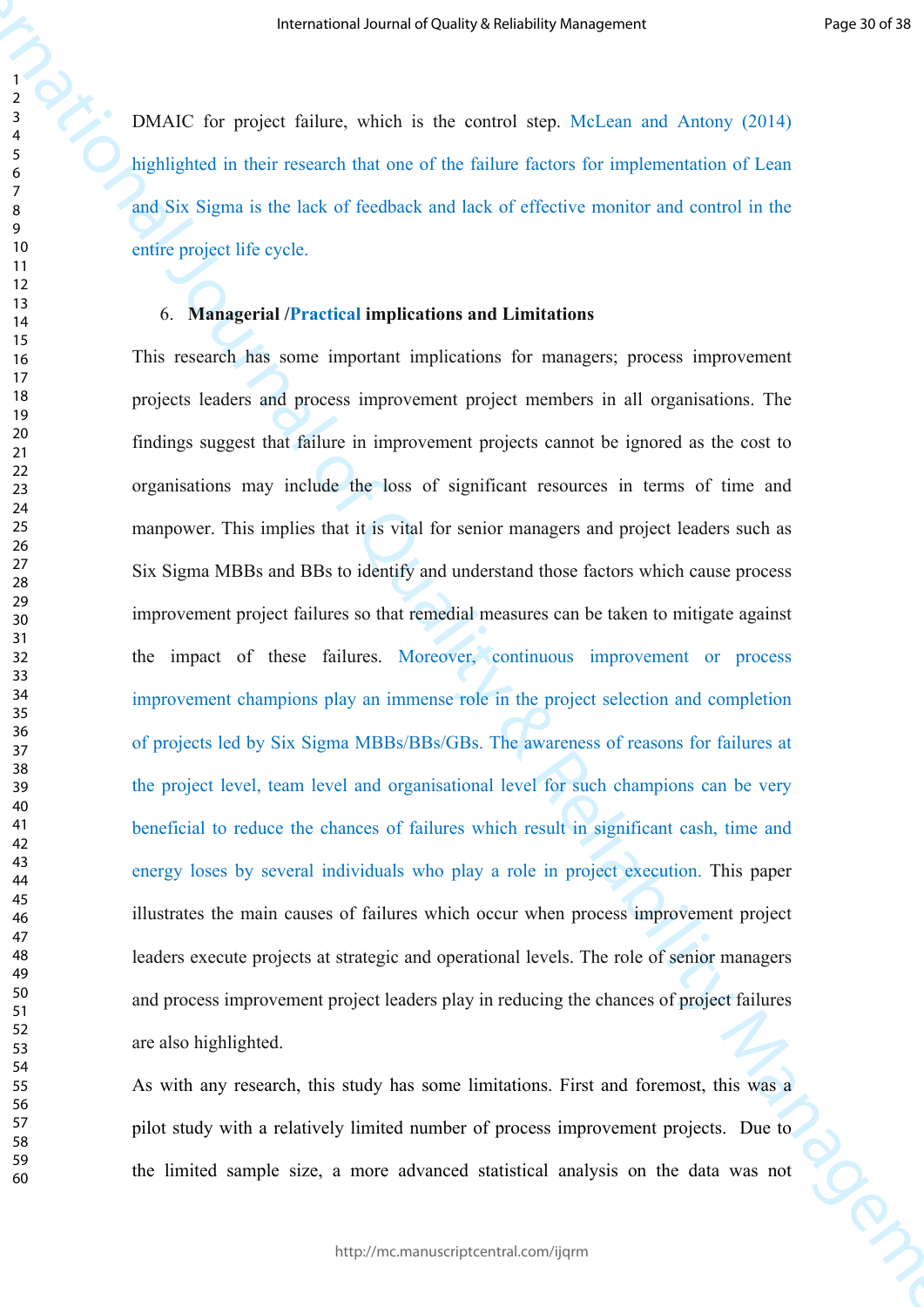**International of the Constraint Scheme Active Constraint Scheme Act As another services of the Constraint Scheme Act As another Scheme Act As another Scheme Act As another Scheme Act As another Scheme Act As another Sche** performed and therefore the findings could not be generalised. As the study comprised of several variables for each factor, these were not explored further in the study. However, multivariate studies for greater understanding of the most important variables and their relationship with other variables could be performed with a larger number of respondents. Most of the data collection was from Brazilian companies and it would be worthwhile exploring the causes of failures related to process improvement projects in other cultural contexts (i.e., Europe, North America and Asia). Moreover, the authors would like to understand the organisational culture (via country culture) and its impact on the success and failure of process improvement projects. The leadership in various cultural contexts should also be taken into account during such investigations. Also, samples were taken from manufacturing companies and it would be interesting to evaluate the causes of failures in service organisations and to understand if any perceived differences in causes of failures exist between the manufacturing and service companies. The authors also could not explore the correlation between the experiences of a project leader who is actively involved in the execution of process improvement projects and the success and failure rate of projects. Our hypothesis could be "experienced process improvement project leaders would have a better project success rate than inexperienced project leaders".

Finally, the authors would like to emphasise the point that surveys are not good enough to get deeper and accurate insights into the project failures. In such circumstances, the next stage of the research is to collate data from a series of semi-structured interviews with a number of project leaders and champions who have been involved in the project selection and execution in various sectors. The results from a mixed approach (i.e., qualitative and quantitative) would be the way forward for the development of a strategic and practical framework/model to mitigate project failures. The authors will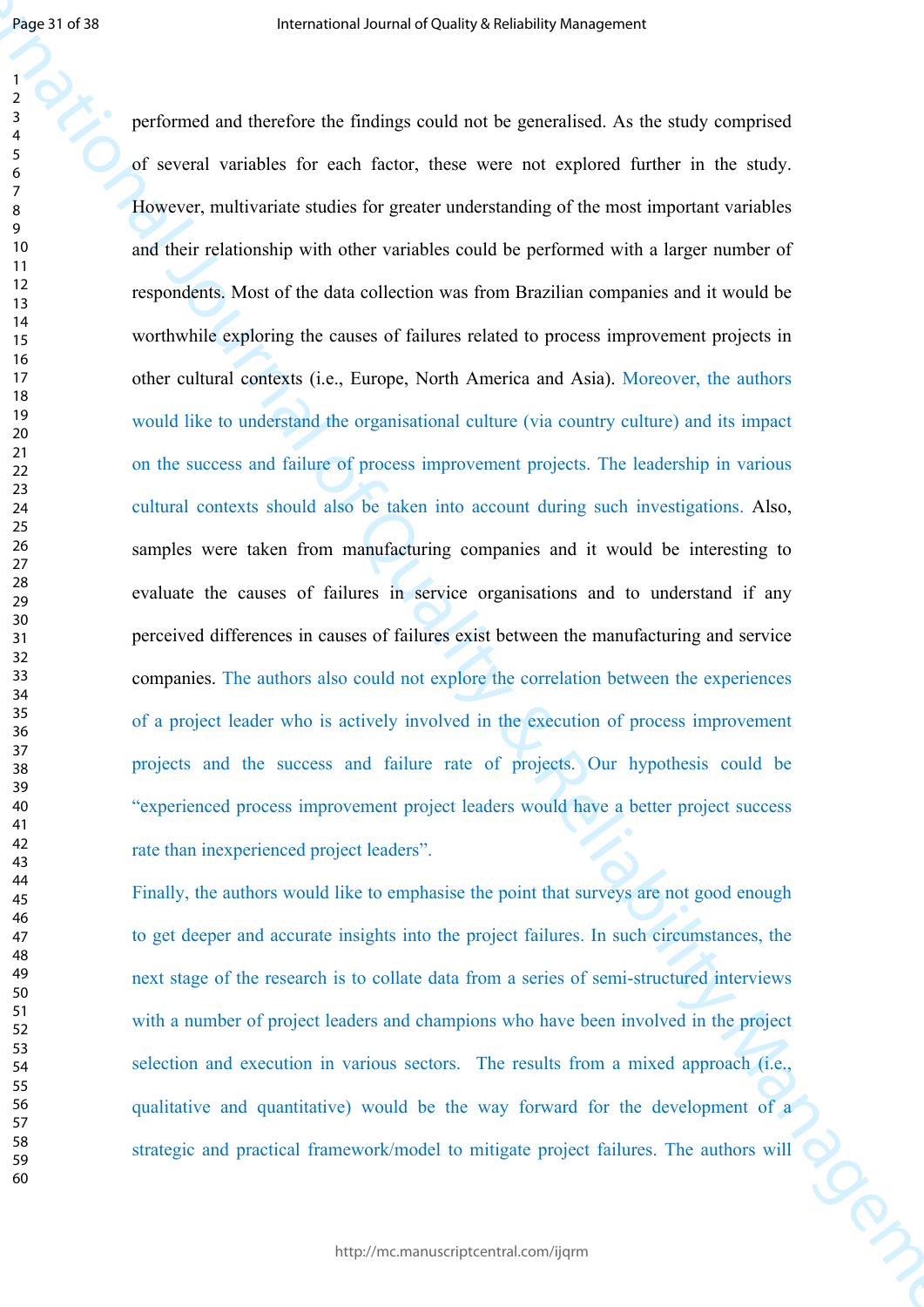also be looking into development of a mathematical model linking project failure and the most contributing variables so that failures can be predicted for various types of projects with some degree of confidence or power through more data collection exercises in the future.

## 7. **Conclusions and Agenda for further research**

**Internetial occurs of Columpy with the properties of the Columpy of the Columb Section 2014<br>
The correct of Columb Section 2014 and Columb Section 2014 and Columb Section 2014<br>
The correct of Columb Section 2014 and Colu** Improvement initiatives such as Six Sigma and Lean Six Sigma are increasingly widespread in manufacturing companies and other types of organizations, but there is still a high drop-out rate for companies, mainly due to the high costs and absence of results. Project failure, occurs when there is no return on investment or time invested which can undermine interest and efforts required for any process improvement initiative. This paper reports on the results of a Six Sigma pilot survey carried out with Brazilian continuous improvement specialists from manufacturing companies. The results of the study showed that there is a moderate rate of project failures and that one of the most worrisome stages is control, the stage where projects are discontinued, and results are not maintained. This could cost organisations several thousands of dollars or in some bigger multi-national corporations this could be several multi-million dollars. The paper also presents the factors and variables which identify the main reasons for failure. This study was carried out with some limitations such as the sample size (pilot study) and a focus on Brazilian companies and specialists with manufacturing experience. Due to limited sample size of the study, the authors could not perform any advanced statistical analyses (e.g.: factor analysis). Moreover, the authors did not carry out a separate analysis with different sizes of the firms participated in the pilot survey to determine if the firm size has any impact on failure rate of process improvement projects. Moreover no analysis has been performed to understand if companies with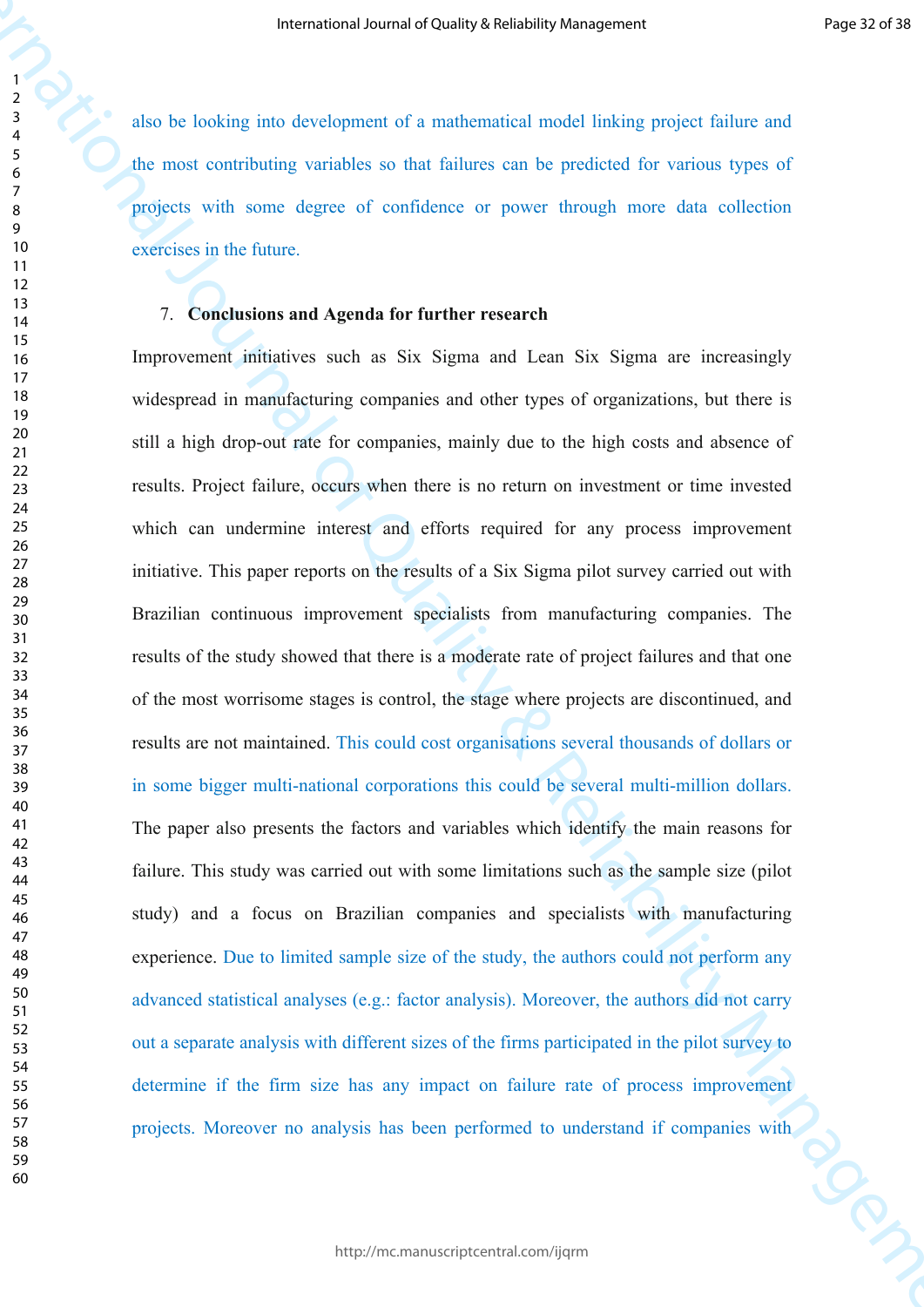high degree of maturity on Six Sigma implementation have less impact on project failure rates or not.

**International of The Uniternational of The United States of Properties of Properties of Sections in the Content<br>
International of Section Section Action Section Management in the Content Section Management of Management** The next step of this research is to expand the survey to other countries and later, to other types of companies, trying not only to identify the factors and variables of failure, but also to perform, through statistical analysis, the relationship between the factors and to identify the ones that are most critical to failure. Also, future steps will include an investigation to mitigate against project failures, according to specialists, top management and others. Moreover, the authors would like to further explore if there are any perceived differences in project failure rates between manufacturing and service firms who have adopted process improvement methodologies such as Lean and Six Sigma.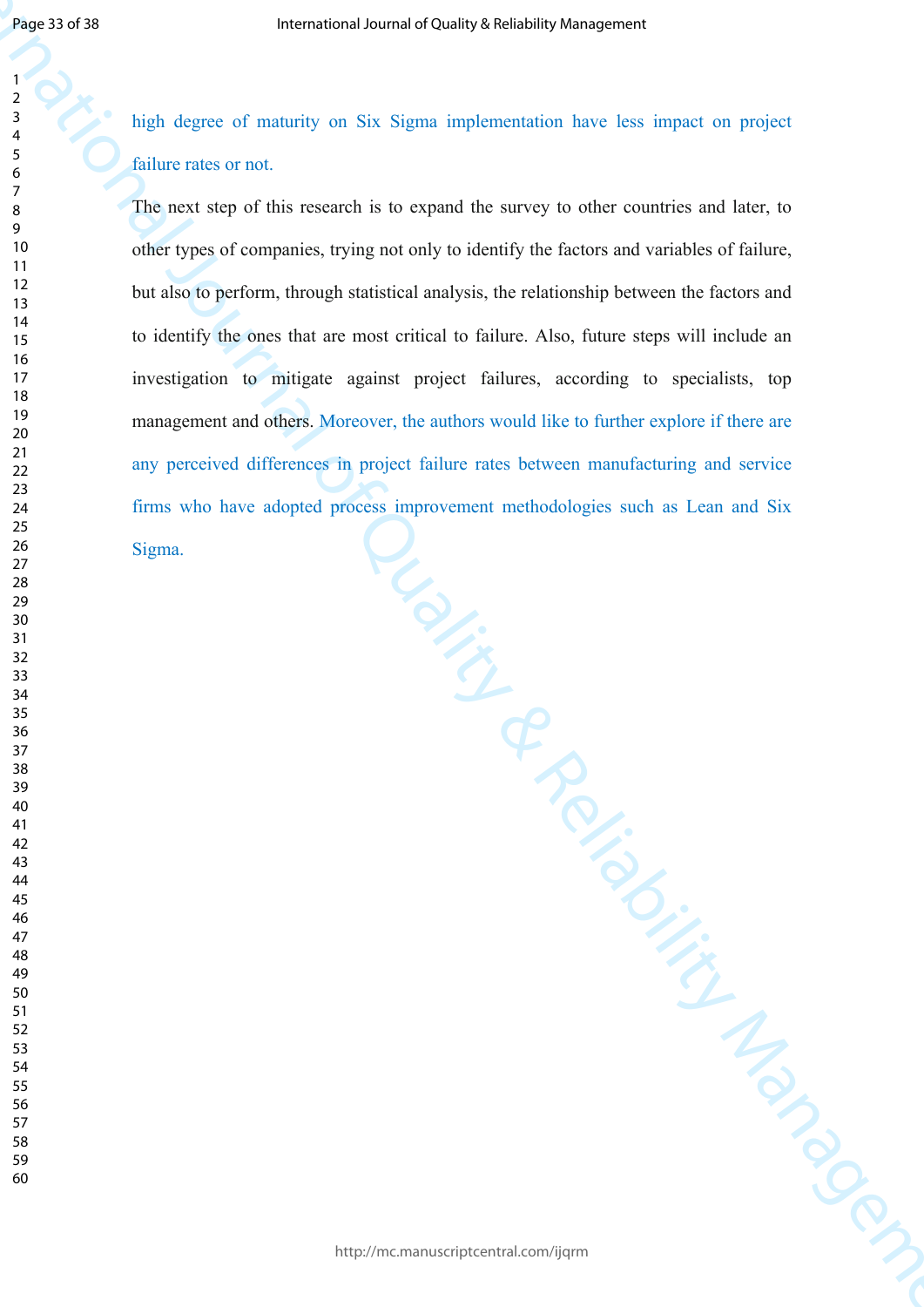## **References**

Adebanjo, D., Samaranayake, P., Mafakheri, F., & Laosirihongthong, T. (2016). Prioritization of six-sigma project selection: a resource-based view and institutional norms perspective. *Benchmarking: An International Journal*, *23*(7), 1983-2003.

Albliwi, S. Antony, J. and van der Wiele, T. (2014) "Critical failure factors of Lean Six Sigma: a systematic literature review", International Journal of Quality & Reliability Management, Vol. 31 Issue: 9, pp.1012-1030

Anand, G., Ward, P. T., & Tatikonda, M. V. (2010). Role of explicit and tacit knowledge in Six Sigma projects: An empirical examination of differential project success. *Journal of Operations Management*, *28*(4), 303-315.

Antony, J. (2004). Six Sigma in the UK service organisations: results from a pilot survey. *Managerial Auditing Journal*, *19*(8), 1006-1013.

Antony, J., & Fergusson, C. (2004). Six Sigma in the software industry: results from a pilot study. *Managerial Auditing Journal*, *19*(8), 1025-1032.

**Processor And Charley & Religion School Space (Fig. 1976)**<br> **Effections C**<br> **Acceleric C**<br> **Acceleric C**<br> **Acceleric C**<br> **Acceleric C**<br> **Acceleric C**<br> **Acceleric C**<br> **Acceleric C**<br> **Acceleric Constrained Transfersion[al](https://www.emeraldinsight.com/author/Albliwi%2C+Saja)** Antony, J., Gupta, S., Sunder M., V. and Gijo, E.V. (2018) "Ten Commandments of Lean Six Sigma: a practitioners' perspective", International Journal of Productivity and Performance Management, Vol. 67 Issue: 6, pp.1033-1044.

Antony, J., & Gupta, S. (2019). Top ten reasons for process improvement project failures. *International Journal of Lean Six Sigma*, Vol10, No.1, pp. 367-374.

Arumugam, V., Antony, J., & Kumar, M. (2013). Linking learning and knowledge creation to project success in Six Sigma projects: An empirical investigation. *International Journal of Production Economics*, *141*(1), 388-402.

Arumugam, V., Antony, J., & Linderman, K. (2014). A multilevel framework of Six Sigma: A systematic review of the literature, possible extensions, and future research. *Quality Management Journal*, *21*(4), 36-61.

Arumugam, V., Antony, J., & Linderman, K. (2016). The influence of challenging goals and structured method on Six Sigma project performance: A mediated moderation analysis. *European Journal of Operational Research*, *254*(1), 202-213.

Bagozzi, R. P., Yi, Y., & Phillips, L. W. (1991). Assessing construct validity in organizational research. *Administrative science quarterly*, 421-458.

Bakar, F. A., Subari, K., & Daril, M. A. (2015). Critical success factors of Lean Six Sigma deployment: a current review. *International Journal of Lean Six Sigma*, *6*(4), 339-348.

Bilgen, B., & Şen, M. (2012). Project selection through fuzzy analytic hierarchy process and a case study on Six Sigma implementation in an automotive industry. *Production Planning & Control*, *23*(1), 2-25.

Brun, A. (2011). Critical success factors of Six Sigma implementations in Italian companies. *International Journal of Production Economics*, *131*(1), 158-164.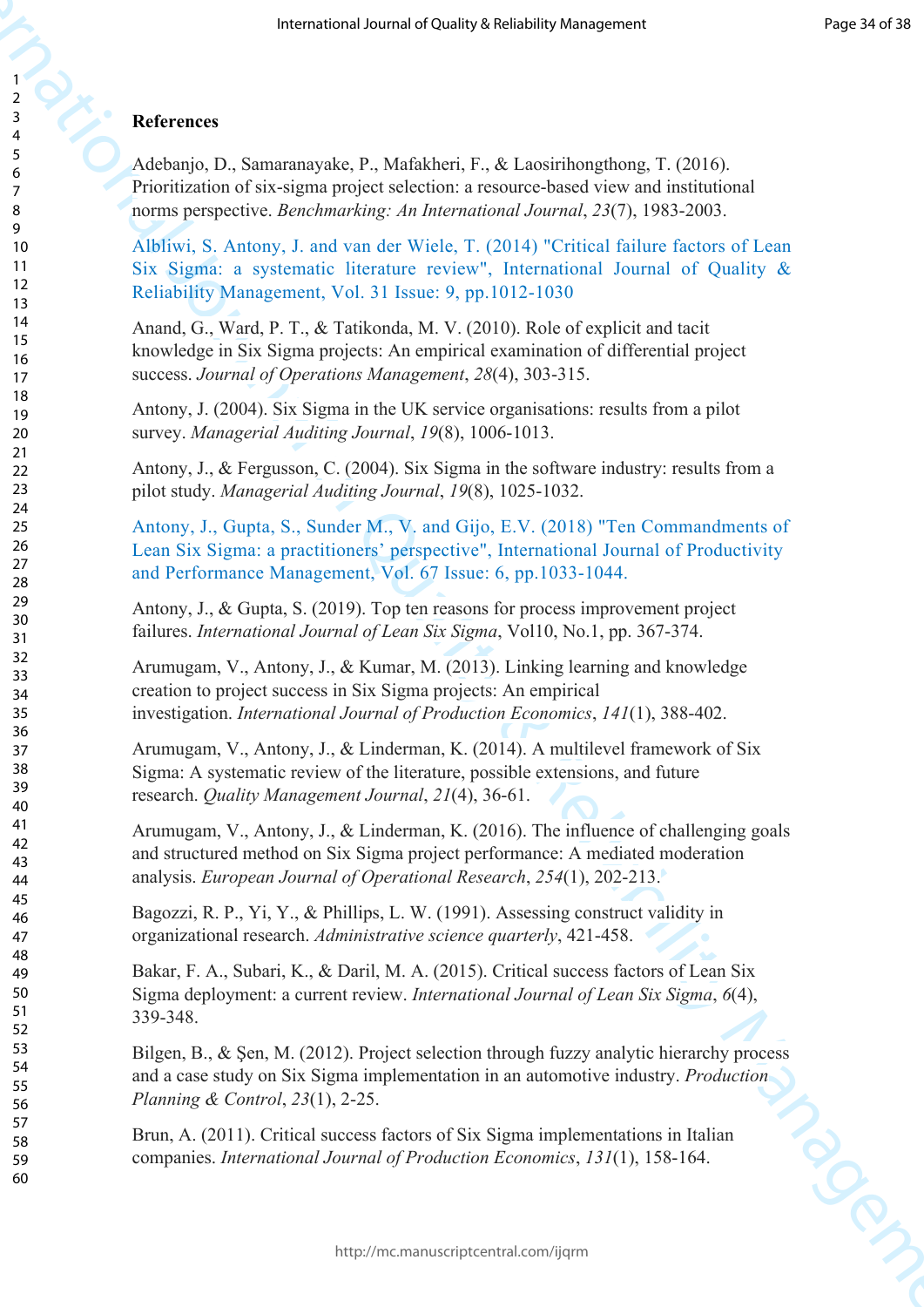| Page 35 of 38              | International Journal of Quality & Reliability Management                                                                                                                                                                                                                                                 |
|----------------------------|-----------------------------------------------------------------------------------------------------------------------------------------------------------------------------------------------------------------------------------------------------------------------------------------------------------|
| 2                          |                                                                                                                                                                                                                                                                                                           |
| 3<br>4<br>5                | Buch, K., & Tolentino, A. (2006). Employee perceptions of the rewards associated with<br>six sigma. Journal of Organizational Change Management, 19(3), 356-364.                                                                                                                                          |
| 6<br>7<br>8                | Chakravorty, S. S. (2010). Where process-improvement projects go wrong. Wall Street<br>Journal, No.19, p. 255.                                                                                                                                                                                            |
| 9<br>10<br>11<br>12        | Comprehensive<br><b>Business</b><br><b>Solutions</b><br>Improvement<br><b>CIBS</b><br>(2017),<br><b>or</b><br>http://www.cbisco.com.au/top-10-reasons-lean-six-sigma-projects-fails<br>(accessed on<br>26th March 2019).                                                                                  |
| 13<br>14<br>15             | Couper, M. P., & Miller, P. V. (2008). Web survey methods: Introduction. <i>Public</i><br>Opinion Quarterly, 72(5), 831-835.                                                                                                                                                                              |
| 16<br>17<br>18             | Cronbach, L. J. (1951). Coefficient alpha and the internal structure of tests.<br>Psychometrika, 16(3), 297-334.                                                                                                                                                                                          |
| 19<br>20<br>21<br>22       | DeSanctis, I., Mere, J. B. O., Bevilacqua, M., & Ciarapica, F. E. (2018). The<br>moderating effects of corporate and national factors on lean projects barriers: a<br>cross-national study. Production Planning & Control, 29(12), 972-991.                                                               |
| 23<br>24<br>25<br>26<br>27 | Easton, G. S., & Rosenzweig, E. D. (2012). The role of experience in six sigma project<br>success: An empirical analysis of improvement projects. Journal of Operations<br>Management, 30(7-8), 481-493.                                                                                                  |
| 28<br>29<br>30             | Fernandes, M.M. et al. (2019), 18 steps to Six Sigma Project Success, Quality Progress,<br>February, pp. 17-23.                                                                                                                                                                                           |
| 31<br>32<br>33<br>34       | Forza, C. (2002). Survey research in operations management: a process-based<br>perspective. International journal of operations & production management, 22(2), 152-<br>194.                                                                                                                              |
| 35<br>36<br>37<br>38<br>39 | Flynn, B. B., Sakakibara, S., Schroeder, R. G., Bates, K. A., & Flynn, E. J. (1990).<br>Empirical research methods in operations management. Journal of operations<br>management, 9(2), 250-284.                                                                                                          |
| 40<br>41<br>42<br>43<br>44 | García-Alcaraz, J., Alor-Hernández, G., Sánchez-Ramírez, C., Jiménez-Macías, E.,<br>Blanco-Fernández, J., & Latorre-Biel, J. (2018). Mediating Role of the Six Sigma<br>Implementation Strategy and Investment in Human Resources in Economic Success and<br>Sustainability. Sustainability, 10(6), 1828. |
| 45<br>46<br>47<br>48<br>49 | Gray, J., & Anantatmula, V. (2009). Managing Six Sigma projects through the<br>integration of Six Sigma and project management processes. International journal of six<br>sigma and competitive advantage, 5(2), 127-143.                                                                                 |
| 50<br>51                   | Graves, A. (2014), Avoiding a Six Sigma Project Failure, Six Sigma Daily, May, pp. 1-<br>5 (http://www.sixsigmadaily.com/avoiding-failed-six -sigma-projects/).                                                                                                                                           |
| 52<br>53<br>54<br>55<br>56 | Hadi-Vencheh, A., & Yousefi, A. (2018). Selecting Six Sigma project: a comparative<br>study of DEA and LDA techniques. International Journal of Lean Six Sigma, 9(4), 506-<br>522.                                                                                                                        |
| 57<br>58<br>59<br>60       | Hagen, M. (2010). Black belt coaching and project outcomes: An empirical<br>investigation. Quality Management Journal, 17(2), 54-67.                                                                                                                                                                      |
|                            | http://mc.manuscriptcentral.com/ijqrm                                                                                                                                                                                                                                                                     |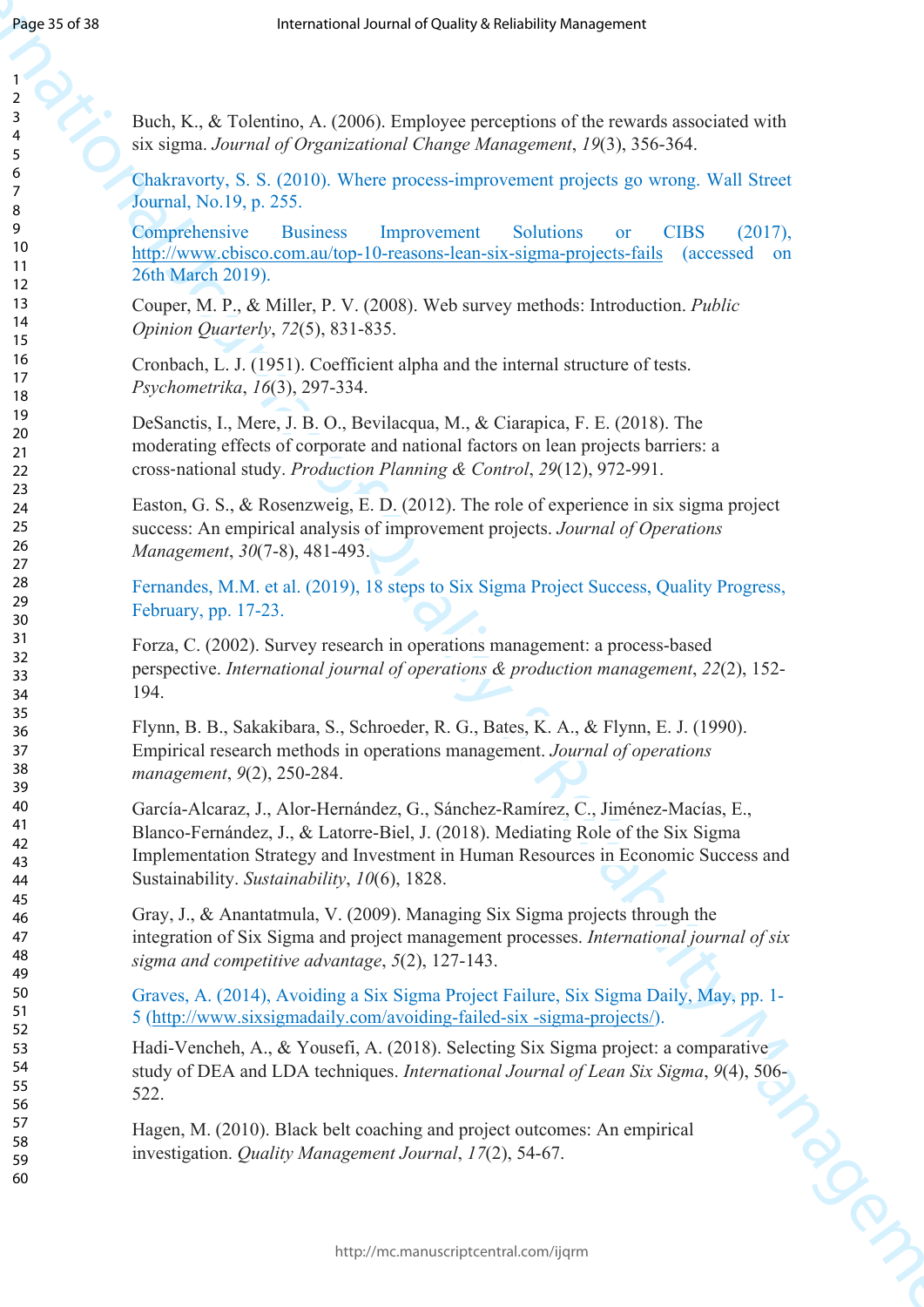Hair, J. F., G. Tomas, M. Hult, Christian M. Ringle, and M. Sarstedt. (2014). *A Primer on Partial Least Squares Structural Equation Modeling (PLS-SEM)*. Sage, Thousand Oaks, CA.

Hariharan, A. (2006). CEO's guide to Six Sigma success.

**IFFRACTION**<br>
International or the Charles Membership Management (ABL)  $A = 0$  The Charles Membership Management (ABL)  $A = 0$  The Charles Membership Management (ABL)  $A = 0$  The Charles Membership Management (ABL)  $A = 0$  Th Henderson, K. M., & Evans, J. R. (2000). Successful implementation of Six Sigma: benchmarking general electric company. *Benchmarking: An International Journal*, *7*(4), 260-282.

Ho, Y. C., Chang, O. C., & Wang, W. B. (2008). An empirical study of key success factors for Six Sigma Green Belt projects at an Asian MRO company. *Journal of Air Transport Management*, *14*(5), 263-269.

Iyede, R., Fallon, E. F., & Donnellan, P. (2018). An exploration of the extent of Lean Six Sigma implementation in the West of Ireland. *International Journal of Lean Six Sigma*, *9*(3), 444-462.

Jadhav, J. R., Mantha, S., & Rane, S. B. (2014). Exploring barriers in lean implementation. *International Journal of Lean Six Sigma*, *5*(2), 122-148.

Jeyaraman, K., & Teo, L.K. (2010). A conceptual framework for critical success factors of lean Six Sigma: Implementation on the performance of electronic manufacturing service industry. *International Journal of Lean Six Sigma*, *1*(3), 191-215.

Kerlinger, F.N (1986), Foundations of behaviour research, 3<sup>rd</sup> ed, New York: Harcourt Brace JovanovichCollege Publisher.

Kregel, I., & Coners, A. (2018). Introducing Lean Six Sigma to a German municipality: an action research report. *International Journal of Lean Six Sigma*, *9*(2), 221-237.

Kumar, M., Antony, J., & Cho, B. R. (2009). Project selection and its impact on the successful deployment of Six Sigma. *Business Process Management Journal*, *15*(5), 669-686.

Kuvvetli, Ü., Firuzan, A. R., Alpaykut, S., & Gerger, A. (2016). Determining Six Sigma success factors in Turkey by using structural equation modeling. *Journal of Applied Statistics*, *43*(4), 738-753.

Laureani, A., & Antony, J. (2017). Leadership characteristics for lean six sigma. *Total Quality Management & Business Excellence*, *28*(3-4), 405-426.

Laux, C., Johnson, M., & Cada, P. (2015). Project barriers to Green Belts through critical success factors. *International Journal of Lean Six Sigma*, *6*(2), 138-160.

Linderman, K., Schroeder, R. G., Zaheer, S., Liedtke, C., & Choo, A. S. (2004). Integrating quality management practices with knowledge creation processes. *Journal of Operations Management*, *22*(6), 589-607.

Marzagão, D. S. L., & Carvalho, M. M. (2016). Critical success factors for Six Sigma<br>projects. International Journal of Project Management, 34(8), 1505-1518. projects. *International Journal of Project Management*, *34*(8), 1505-1518.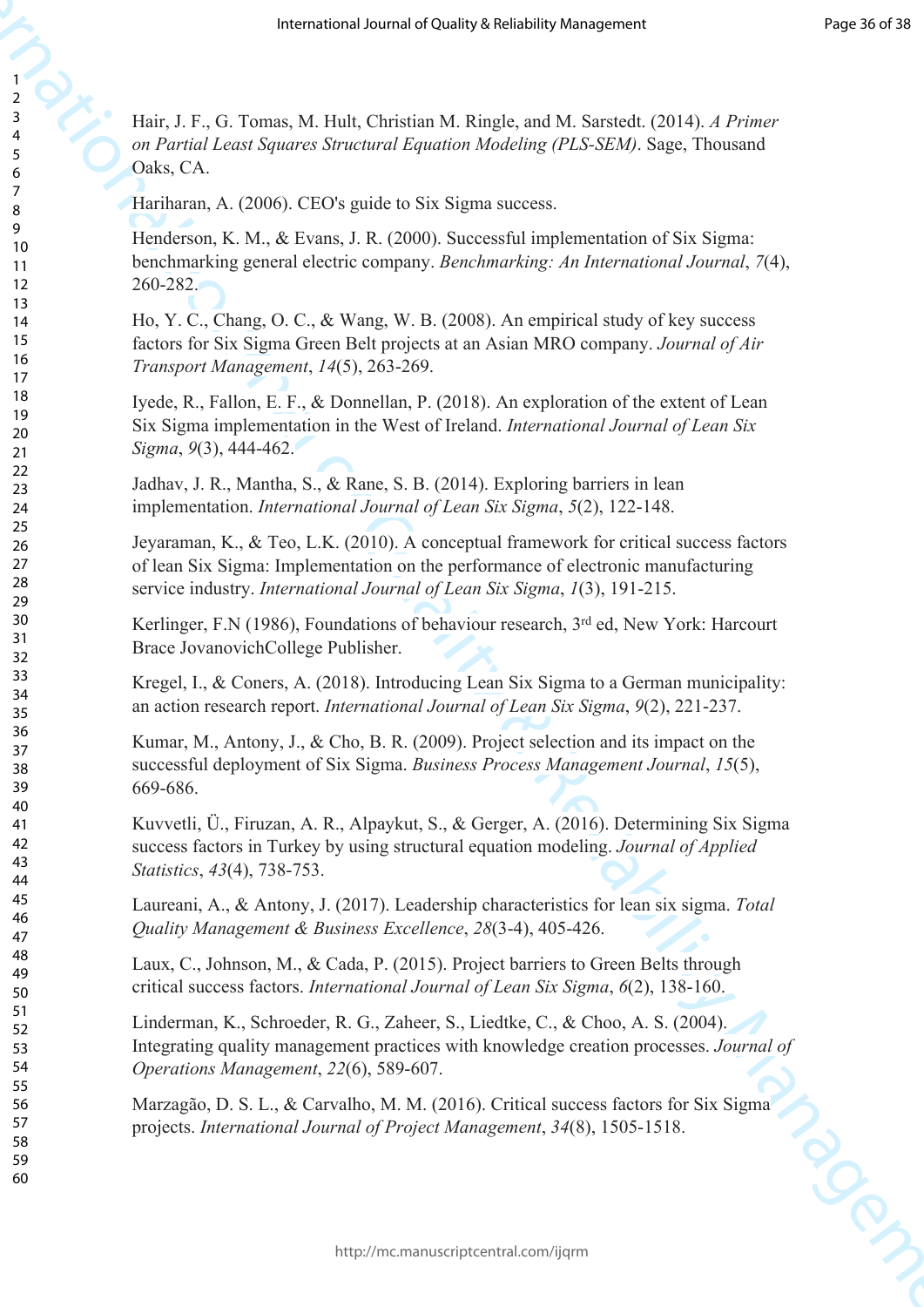Mast, J., & Lokkerbol, J. (2012). An analysis of the Six Sigma DMAIC method from the perspective of problem solving. *International Journal of Production Economics*, *139*(2), 604-614.

Mclean, R.S. and Antony, J. (2014), "Why continuous improvement initiatives fail in manufacturing environments? A systematic review of the evidence", International Journal of Productivity and Performance Management, Vol. 63 Issue: 3, pp.370-376

McLean, R. S., Antony, J., & Dahlgaard, J. J. (2017), Failure of continuous improvement initiatives in manufacturing environments: a systematic review of the evidence. *Total Quality Management & Business Excellence*, *28*(3-4), 219-237

Mullavey, F. (2006), Shackled by Bad Six Sigma?, Quality Digest, January, pp. 1-3.

Netland, T. H. (2016). Critical success factors for implementing lean production: the effect of contingencies. *International Journal of Production Research*, *54*(8), 2433- 2448.

Nunally, J. C., & Bernstein, I. (1994*). Psychometric theory*. New York: McGraw-Hill.

Parast, M. M. (2011). The effect of Six Sigma projects on innovation and firm performance. *International Journal of Project Management*, *29*(1), 45-55.

Pinedo-Cuenca, R., Olalla, P. G., & Setijono, D. (2012). Linking Six Sigma's critical success/hindering factors and organizational change (development) A framework and a pilot study. *International Journal of Lean Six Sigma*, *3*(4), 284-298.

Pyzdek, T. and Keller, P. (2018), The Six Sigma Handbook, 5<sup>th</sup> Edition, McGraw-Hill Publishers, Ney York, USA.

Ray, S., Das, P., Bhattacharyay, B. K., & Antony, J. (2013). Measuring Six Sigma project effectiveness using fuzzy approach. *Quality and Reliability Engineering International*, *29*(3), 417-430.

Revere, L., Kadipasaoglu, S. N., & Zalila, F. (2005). An empirical investigation into Six Sigma critical success factors. *International Journal of Productivity and Quality Management*, *1*(3), 224-252.

Seetharaman, A., Sreenivasan, J., & Boon, L. P. (2006). Critical success factors of total quality management. *Quality and quantity*, *40*(5), 675-695.

Shamsi, M. A., & Alam, A. (2018). Exploring Lean Six Sigma implementation barriers in Information Technology industry. *International Journal of Lean Six Sigma*, *9*(4), 523-542.

**INSERATION**<br> **INTERFERANCE CONTROL AN ANGLE ARE CONTROL AN ANGLE ARE CONTROL AN ANGLE ARE CONTROL AND A CONTROL ARE CONTROL AND A CONTROL ARE CONTROL AND A CONTROL ARE CONTROL AND CONTROL ARE CONTROL AND CONTROL ARE CONT** Sin, A. B., Zailani, S., Iranmanesh, M., & Ramayah, T. (2015). Structural equation modelling on knowledge creation in Six Sigma DMAIC project and its impact on organizational performance. *International Journal of Production Economics*, *168*, 105- 117.

Snee, R. D. (2010). Lean Six Sigma–getting better all the time. *International Journal of Lean Six Sigma, 1*(1), 9-29. *Lean Six Sigma*, *1*(1), 9-29.